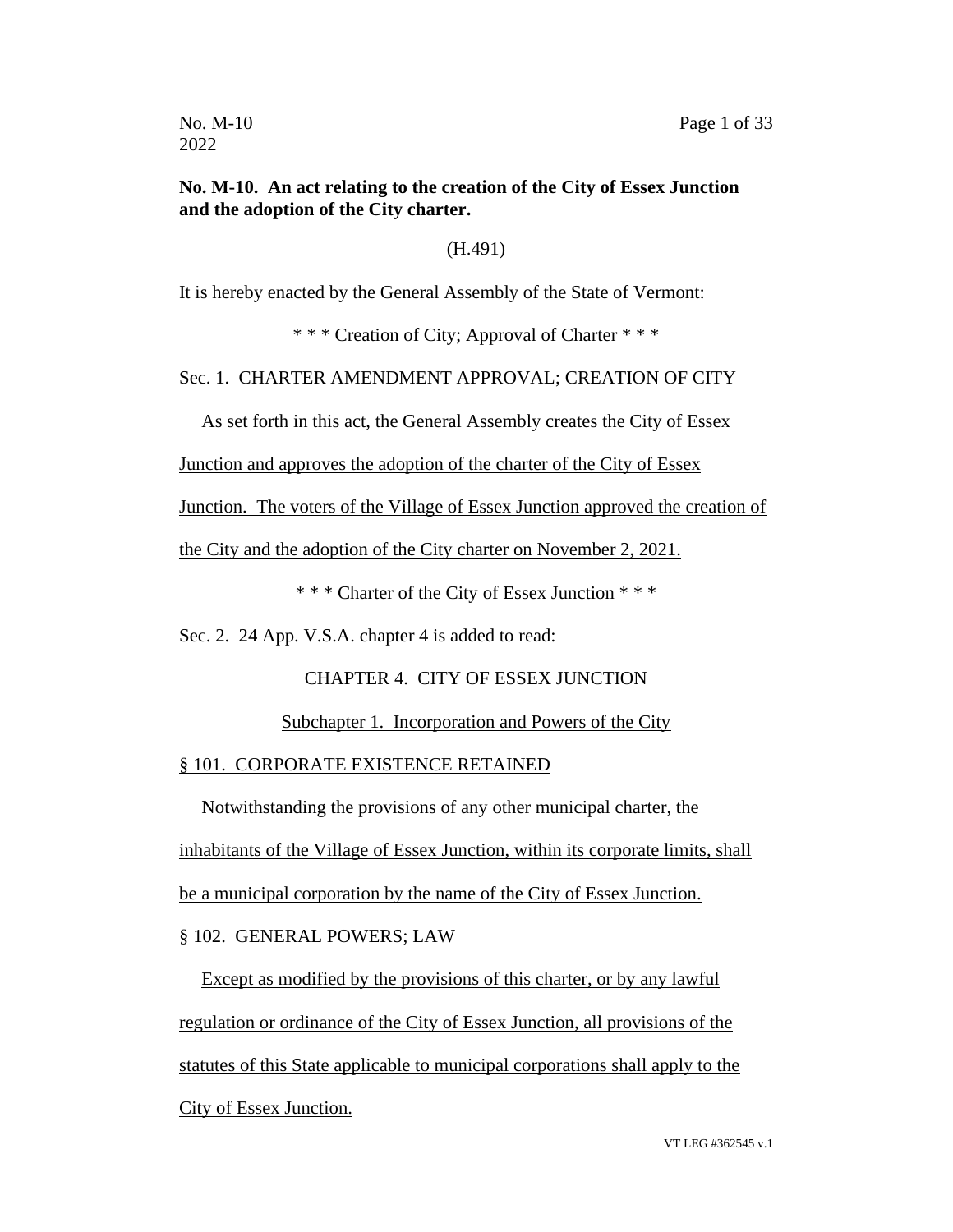#### § 103. SPECIFIC POWERS

(a) The City of Essex Junction shall have all the powers granted to cities and municipal corporations by the Constitution and laws of this State together with all the implied powers necessary to carry into execution all the powers granted, and it may enact ordinances not inconsistent with the Constitution and laws of the State of Vermont or with this charter.

(b) The City of Essex Junction may acquire real and personal property within or without its corporate limits for any municipal purpose, including storm water collection and disposal; waste water collection and disposal; solid waste collection and disposal; provision of public water supply; provision of public parks and recreation facilities; provision of municipal facilities for office, fire protection, and police protection; provision of public libraries; provision of public parking areas; provision of sidewalks, bicycle paths, and green strips; provision of public roadways; provision of public view zones and open spaces; and such other purposes as are addressed under the general laws of the State of Vermont.

(c) The City of Essex Junction may acquire such property in fee simple or any lesser interest or estate, by purchase, gift, devise, lease, or condemnation and may sell, lease, mortgage, hold, manage, and control such property as its interest may require.

(d) The City of Essex Junction may exercise any of its powers or perform any of its functions and may participate in the financing thereof, jointly or in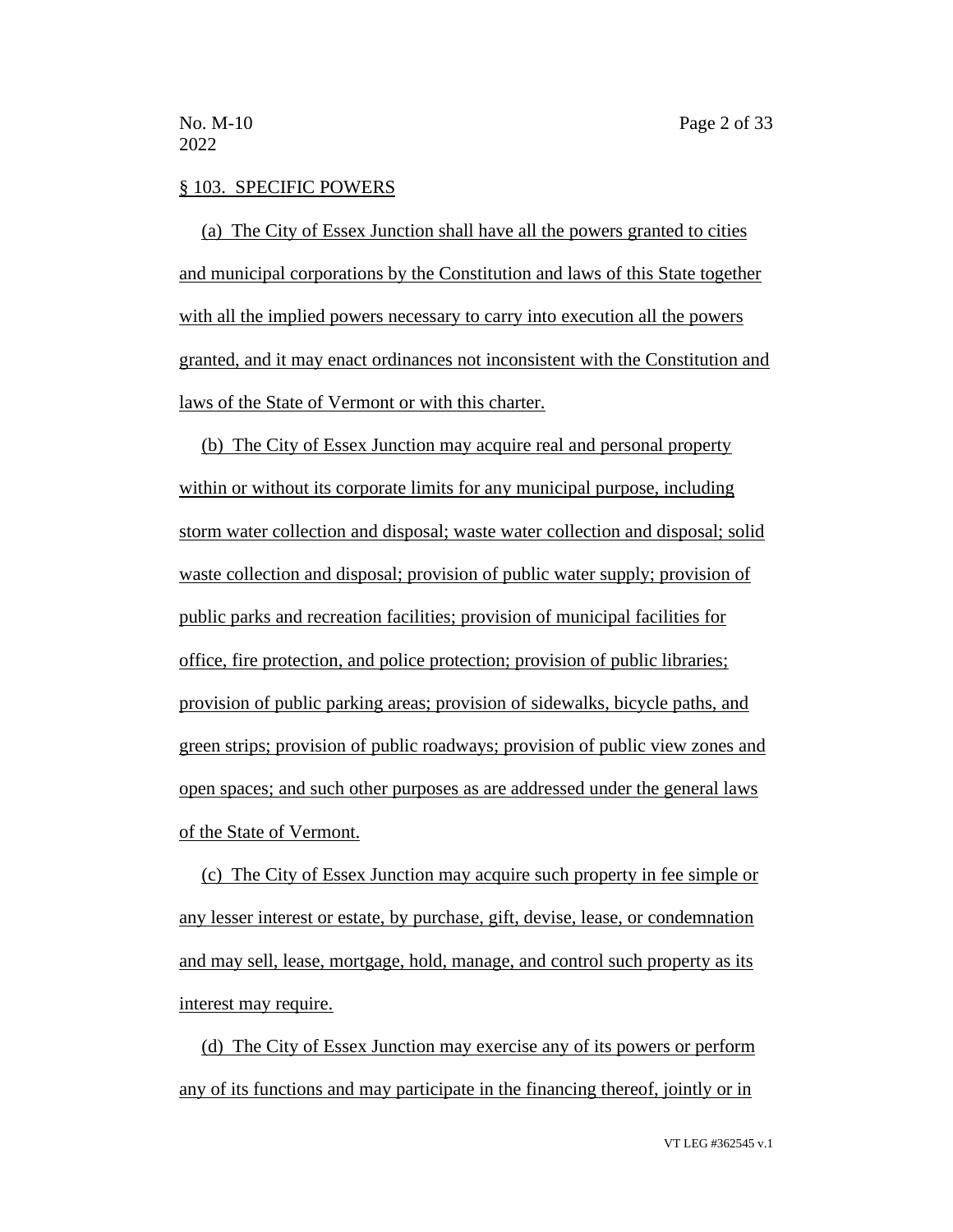cooperation, by contract or otherwise, with other Vermont municipalities, the State of Vermont, any one or more subdivisions or agencies of the State or the United States.

(e) The City of Essex Junction may establish and maintain an electric power system and regulate power line installations; provided, however, that the City shall have no authority under this charter that conflicts with that authority granted to the Public Utilities Commission or any other state regulatory agency. The City of Essex Junction may also establish a telecommunications system and an enterprise to deliver internet or broadband services.

(f) In this charter, mention of a particular power shall not be construed to be exclusive or to restrict the scope of the powers that the City of Essex Junction would otherwise have if the particular power were not mentioned.

# § 104. RESERVATION OF POWERS

Nothing in this charter shall be so construed as in any way to limit the powers and functions conferred upon the City of Essex Junction and the City Council by general or special enactments in force or effect or hereafter enacted; and the powers and functions conferred by this charter shall be cumulative and in addition to the provisions of such general or special enactments.

# § 105. FORM OF GOVERNMENT

The municipal government provided by this charter shall be known as council-manager form of government. Pursuant to its provisions and subject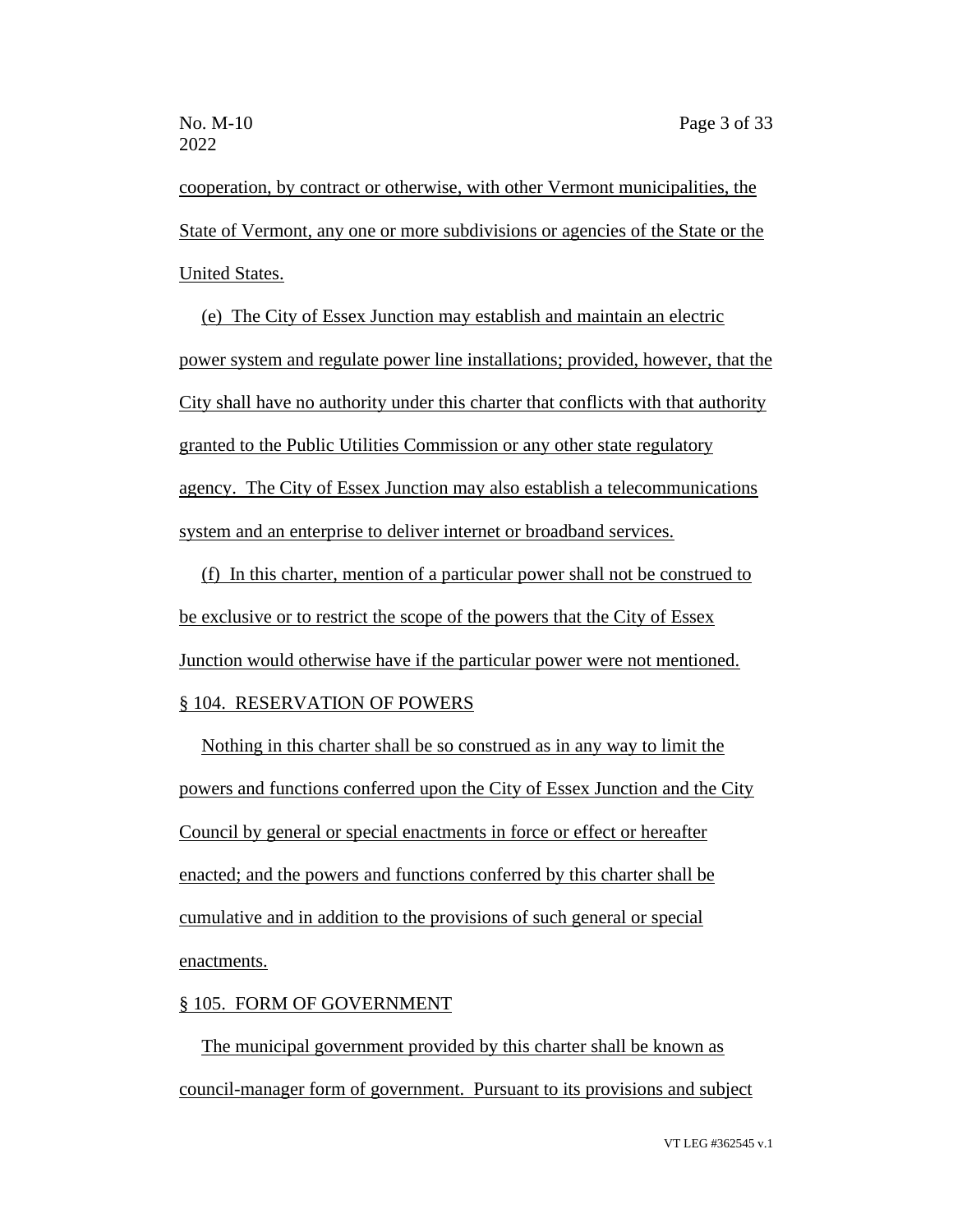only to the limitations imposed by the State Constitution and by this charter, all powers of the City of Essex Junction shall be vested in an elective City Council, which shall enact ordinances, codes, and regulations, adopt budgets, determine policies, and appoint the City Manager, who shall enforce the laws and ordinances and administer the government of the City. All powers of the City shall be exercised in the manner prescribed by this charter or prescribed by ordinance.

#### Subchapter 2. Governance Structure

# § 201. POWERS AND DUTIES OF GOVERNING BODY

(a) The members of the City of Essex Junction City Council shall constitute the legislative body of the City of Essex Junction for all purposes required by statute and, except as otherwise provided in this charter, shall have all the powers and authority given to and perform all duties required of City legislative bodies or Councils under the laws of the State of Vermont.

(b) Within the limitations of the foregoing, the City of Essex Junction Council shall have the power to:

(1) Appoint and remove a City Manager and supervise, create, change, and abolish offices, commissions, or departments other than the offices, commissions, or departments established by this charter.

(2) Appoint the members of all boards, commissions, committees, or similar bodies unless specifically provided otherwise by this charter.

(3) Provide for an independent audit by a certified public accountant.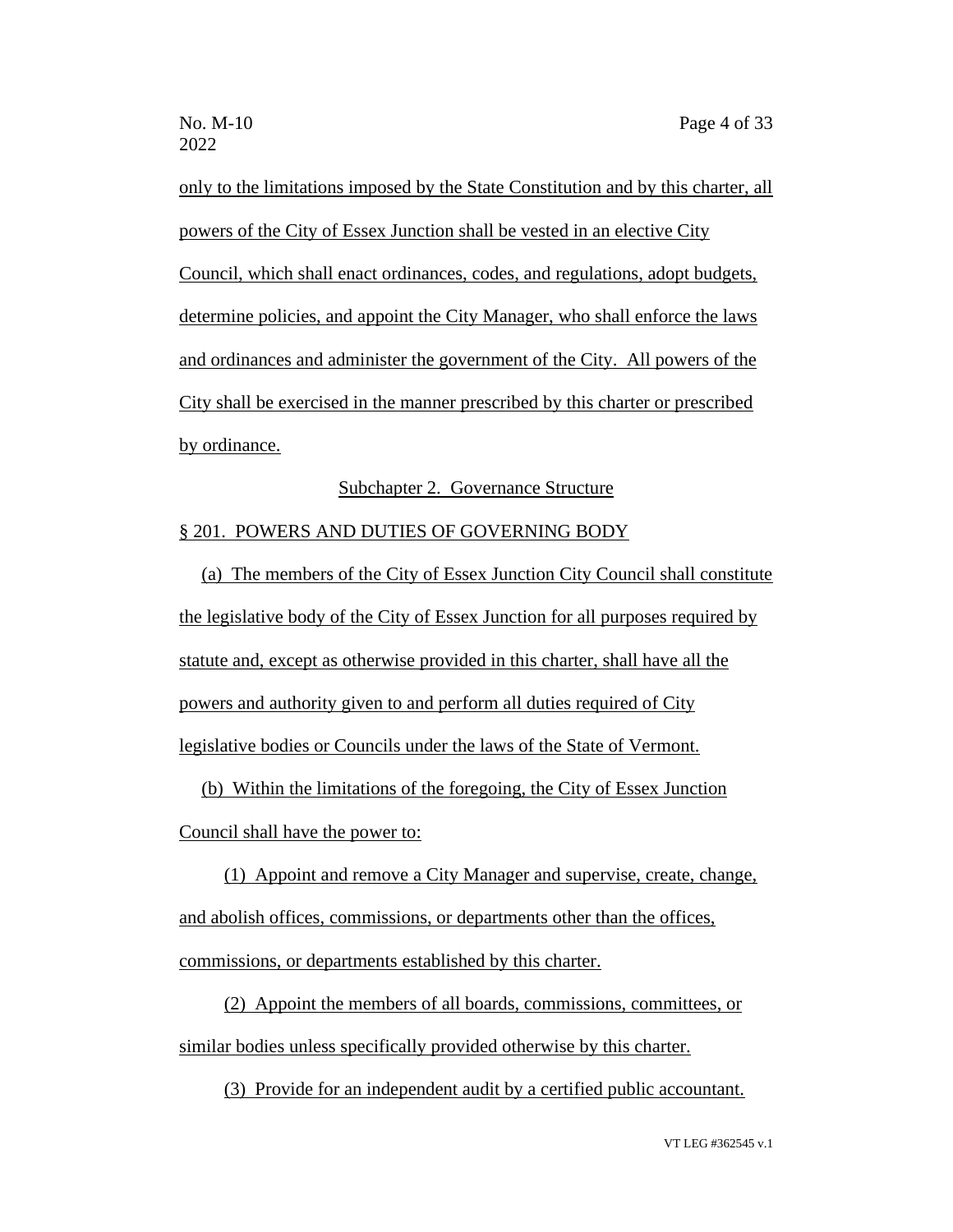(4) Inquire into the conduct of any officer, commission, or department and investigate any and all municipal affairs.

(5) Exercise every other power that is not specifically set forth herein but that is granted to Councils or legislative bodies by the statutes of the State of Vermont.

§ 202. GOVERNING BODY; COMPOSITION AND TERMS OF OFFICE

(a) There shall be a City Council consisting of five members.

(b) All members shall reside within the boundaries of the City of Essex Junction to be elected by the qualified voters.

(c) The term of office of a City Councilor shall be three years, and terms shall be staggered.

#### § 203. VACANCY IN OFFICE

In case of a vacancy of a Council seat, the vacancy shall be filled by the City Council until the next annual election pursuant to subsection 204(c) of this charter.

# § 204. ELECTION OF GOVERNING BODY OFFICERS

(a) The terms of the officers shall commence on the first day of the month following the month of election. At the first meeting of the month following the annual City meeting, the Council shall organize and elect a President, Vice President, and Clerk by a majority vote of the entire Council and shall file a certificate of the election for record in the office of the City Clerk.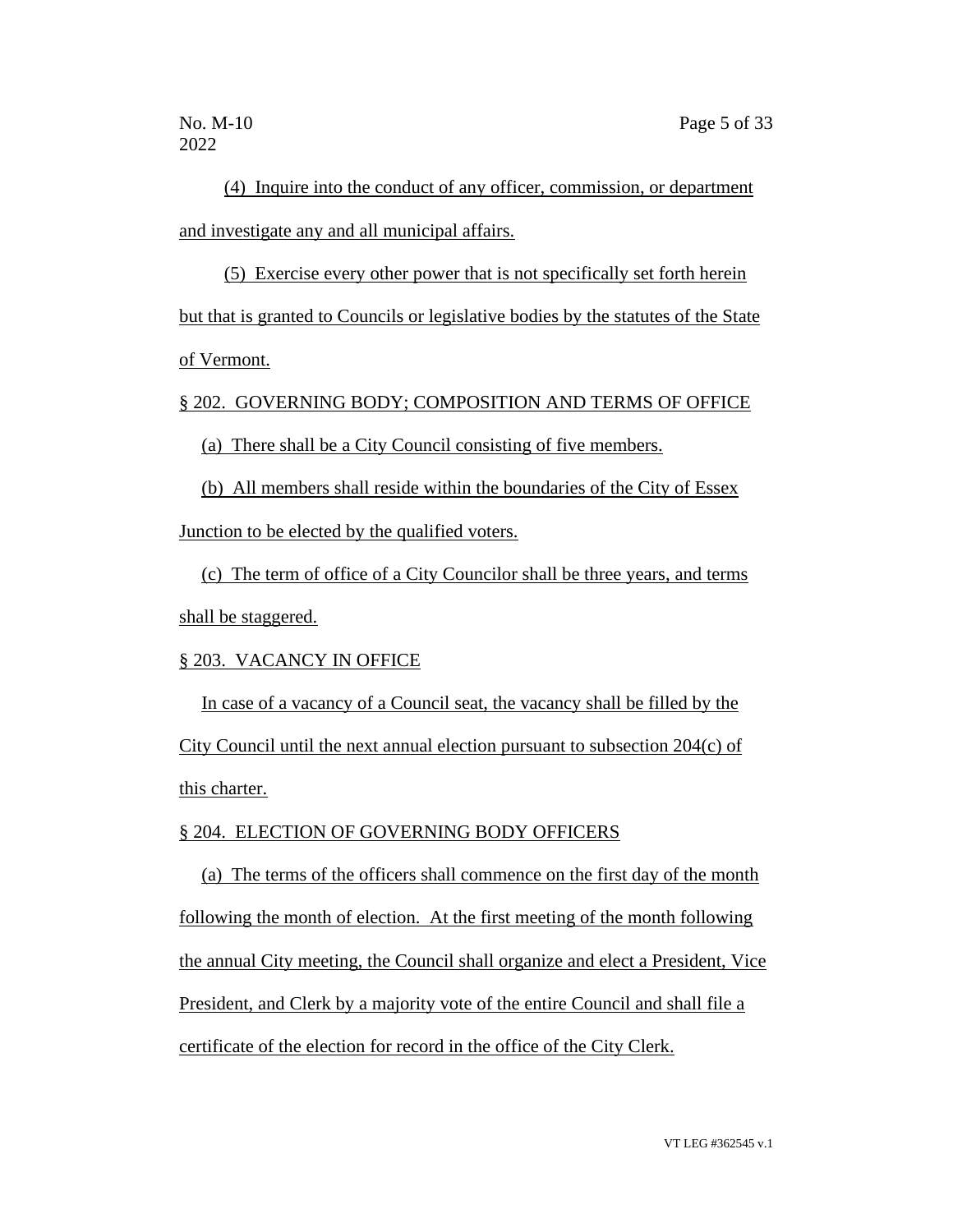(b) The President of the Council, or in the President's absence the Vice President, shall preside at all meetings of the Council and shall be recognized as the head of the City government for all ceremonial purposes.

(c) In the event of death, resignation, or incapacity of any Council member, the remaining members of the Council may appoint a person to fill that position until the next annual election. Incapacity shall be determined by a vote of the Council. Incapacity shall include the failure by any member of the board to attend at least 50 percent of the meetings of the board in any calendar year. At the next annual election, the vacancy shall be filled and the person so elected shall serve for the remainder of the term of office. In the event the Council is unable to agree upon an interim replacement until the next annual City election, a special election shall be held forthwith to fill the position.

(d) In the event that a Councilor is no longer a resident of the City prior to the expiration of the Councilor's term, the Councilor's office shall be deemed vacant. The Council may appoint a person to fill the vacant office until a successor can be elected at the next annual election.

#### § 205. COMPENSATION

(a) Compensation paid to the Council members shall be set by the voters at the annual meeting, with a minimum of \$1,500.00 a year each. Council members' compensation must be set forth as a separate item in the annual budget presented to the meeting. Council members may choose to forgo the compensation or a portion of the compensation.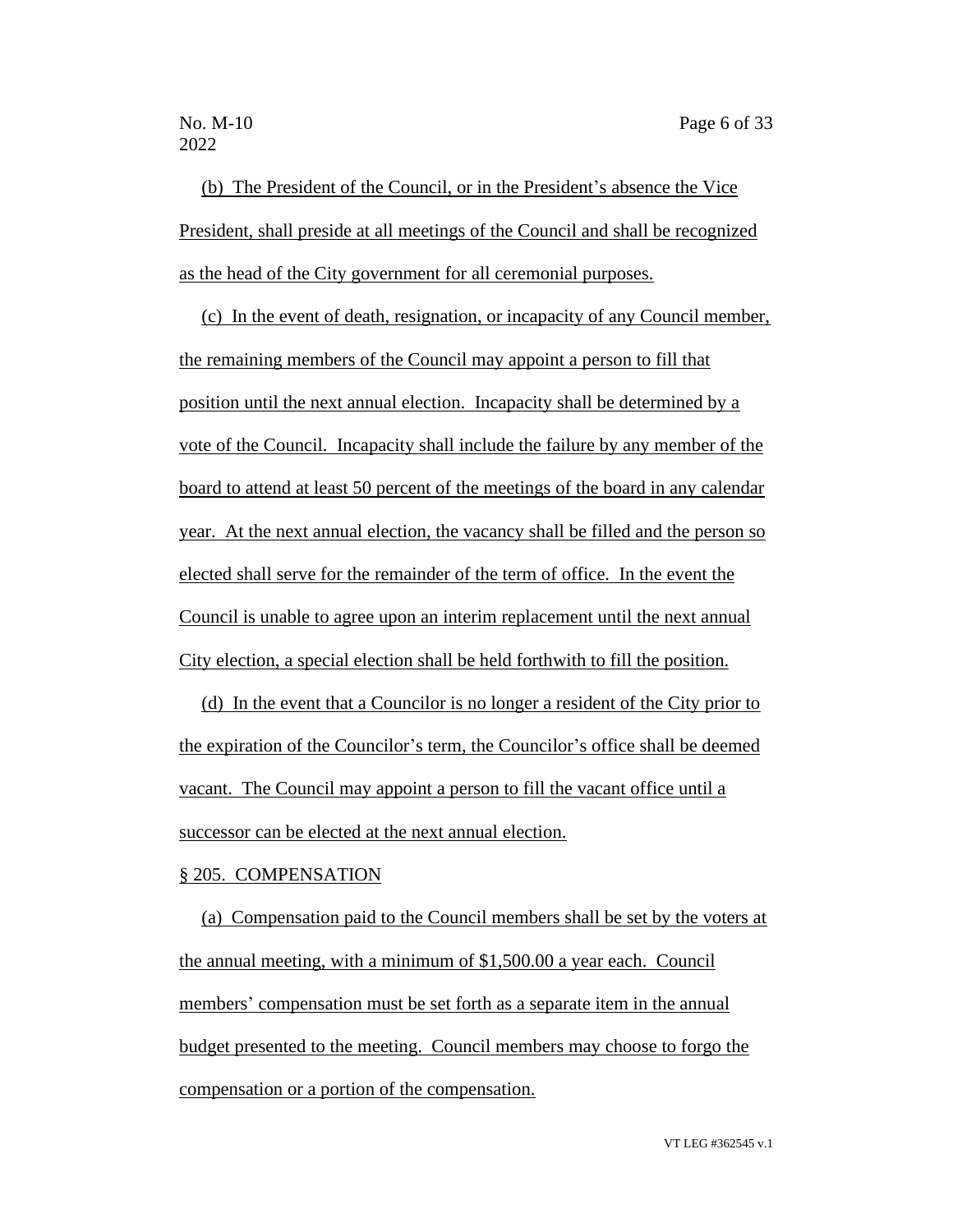(b) The City Council shall fix the compensation of all appointees and the City Manager. The Council shall review, approve, and ratify any collective bargaining agreements, which may be negotiated or fixed by the Manager or their designee.

# § 206. CONFLICT OF INTEREST; PROHIBITIONS

(a) Holding other office. No Council member shall hold any City employment during the term for which they were elected to the Council. A Council member may be appointed to represent the City on other boards except as pursuant to 17 V.S.A. § 2647. No former Council member shall hold any compensated appointive municipal office or employment, except for poll worker, until one year after the expiration of the term for which they were elected to the legislative body.

(b) Appointments and removals. Neither the legislative body nor any of its members shall in any manner dictate the appointment or removal of any municipal administrative officers or employees whom the manager or any of the manager's subordinates are empowered to appoint. The legislative body may discuss with the Manager the appointment, performance, and removal of such officers and employees in executive session.

(c) Interference with administration. Except for the purpose of inquiries and investigations under subdivision 201(b)(4) of this charter, the legislative body or its members shall deal with the municipal officers and employees who are subject to the direction and supervision of the Manager solely through the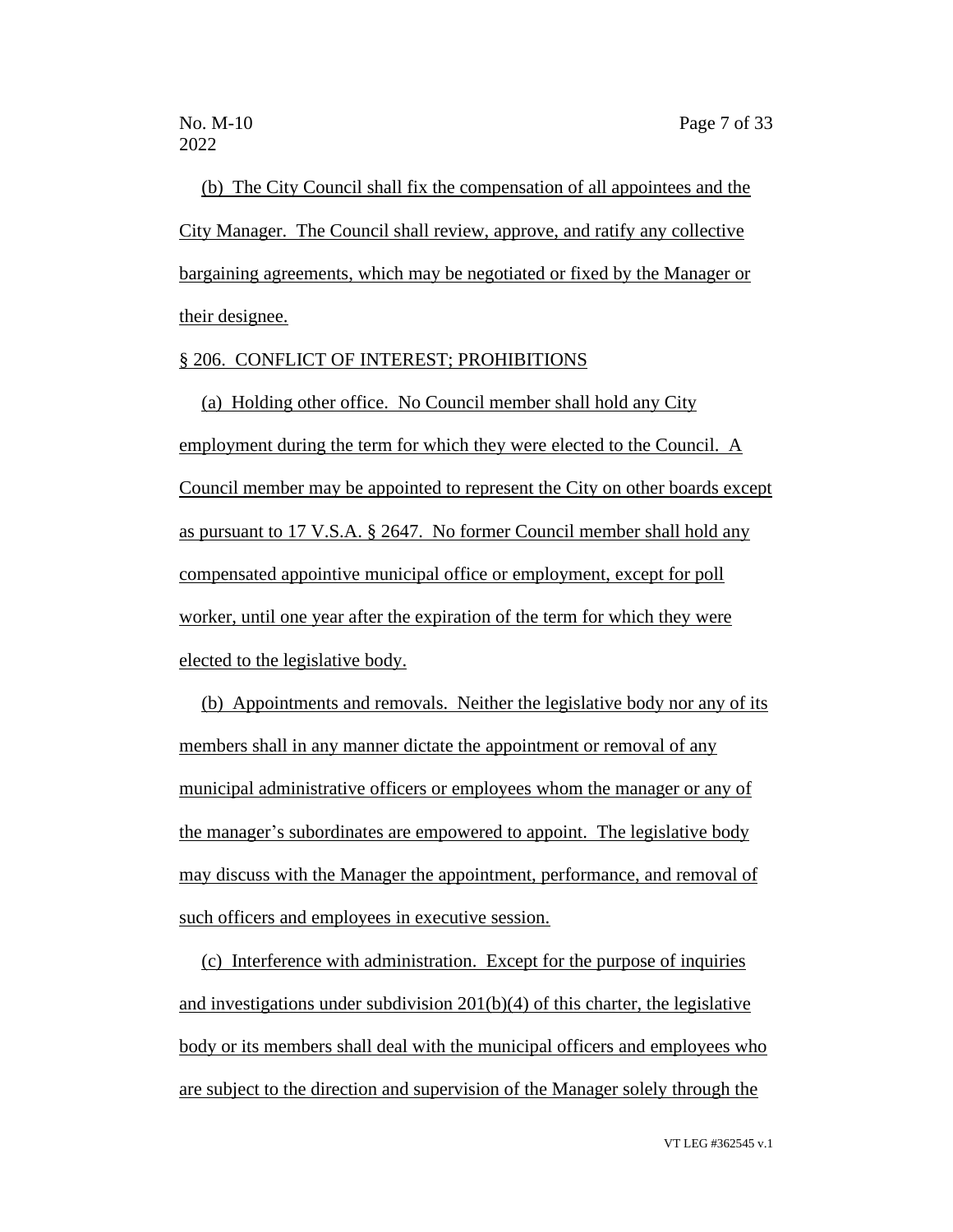Manager, and neither the legislative body nor its members shall give orders to any such officer or employee, either publicly or privately.

# § 207. GOVERNING BODY; MEETINGS

As soon as possible after the election of the President and Vice President,

the Council shall fix the time and place of its regular meetings, and such

meetings shall be held at least once a month.

# § 208. SPECIAL CITY MEETINGS

Special City meetings shall be called in the manner provided by the laws of the State, and the voting on all questions shall be by the Australian ballot system.

# § 209. COUNCIL MEETINGS; PROCEDURE

(a) The Council shall determine its own rules and order of business.

(b) The presence of three members shall constitute a quorum. Three affirmative votes shall be necessary to take binding Council action.

(c) In accordance with Vermont's Open Meeting Law, the Council shall keep minutes of its proceedings. The journalized minutes shall be a public record.

(d) All meetings of the Council shall be open to the public unless, by an affirmative vote of the majority of the members present, the Council shall vote that any particular session shall be an executive session or deliberative session in accordance with Vermont's Open Meeting Law.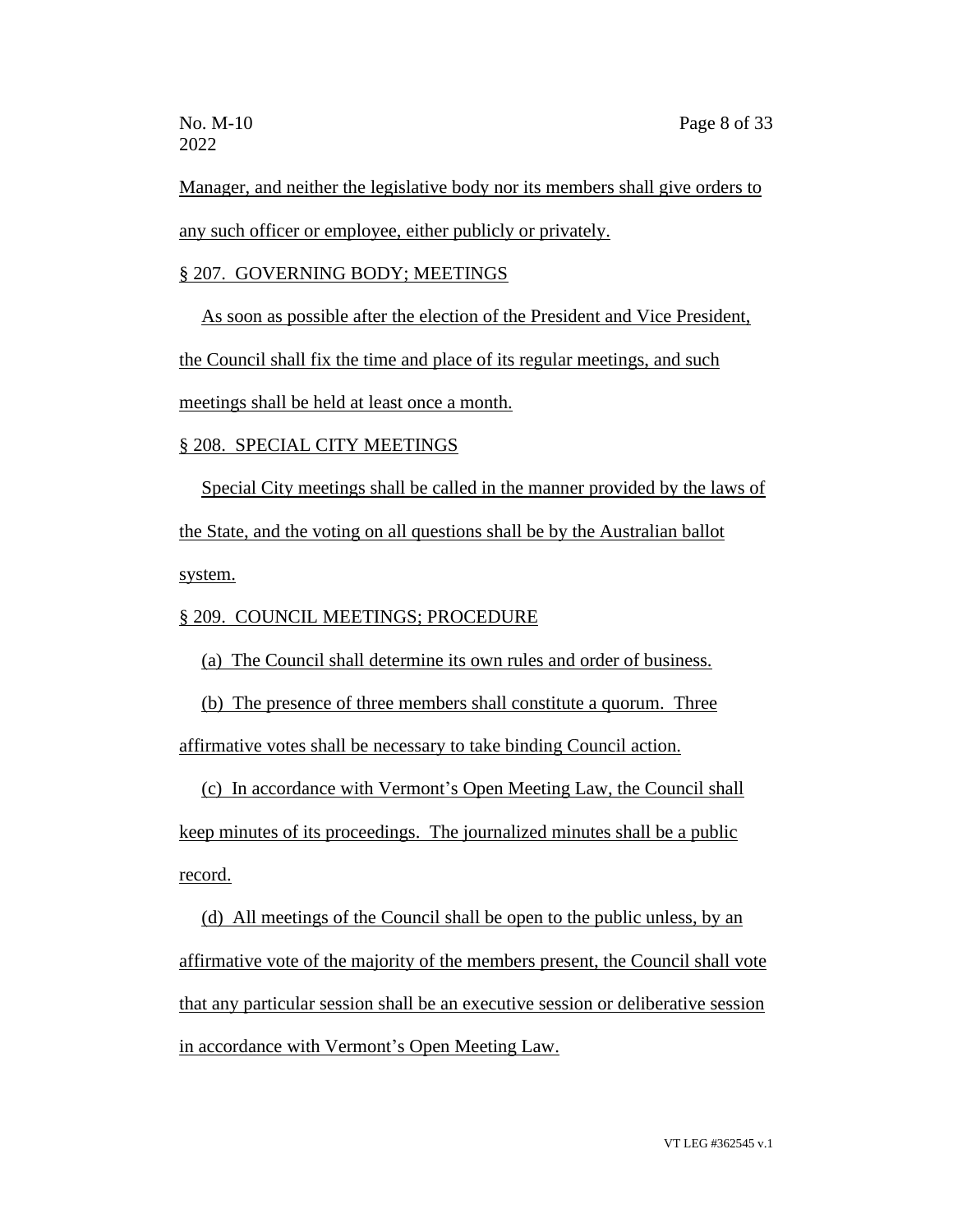# § 210. APPOINTMENTS

The Council shall have the power to appoint the members of all boards, commissions, committees, or similar bodies unless specifically provided otherwise by this charter. The terms of all appointments shall commence on the day after the day of appointment unless the appointment is to fill a vacancy in an office, in which case the term shall commence at the time of appointment.

#### § 211. ADDITIONAL GOVERNING BODY PROVISIONS

(a) No claim for personal services shall be allowed to the officers elected at the annual meeting, except when compensation for such services is provided for under the provisions of this charter or by the general law.

(b) The Council may authorize the sale or lease of any real or personal

estate belonging to the City.

# Subchapter 3. Other Elected Offices

#### § 301. BROWNELL LIBRARY TRUSTEES

There shall be a five-member Board of Library Trustees who shall be elected to five-year terms using the Australian ballot system. Only qualified voters of the City of Essex Junction shall be eligible to hold the office of elected library trustee.

# § 302. MODERATOR

The voters at the City Annual Meeting shall elect a Moderator who shall preside at the next City Annual Meeting. The term of Moderator shall be one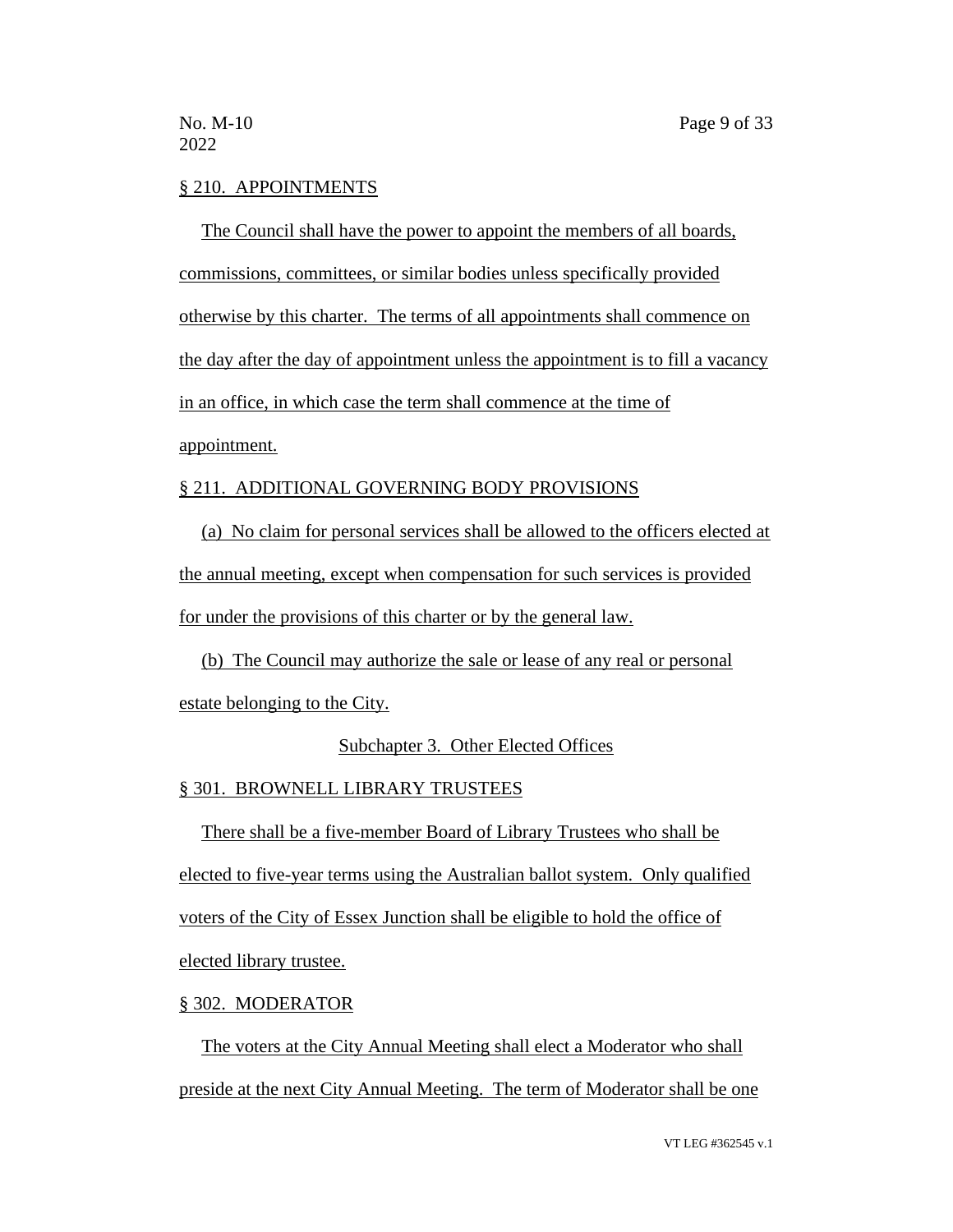year. Only qualified voters of the City of Essex Junction shall be eligible to hold the office of Moderator.

# Subchapter 4. City Meetings

# § 401. CITY MEETINGS AND ELECTIONS

(a) The voters shall at each annual meeting vote to set the date of the next annual meeting, at which time the voters shall vote for the election of officers, the voting on the City budget, and any other business included in the warnings for the meetings.

(b) Provisions of the laws of the State of Vermont relating to the qualifications of electors, the manner of voting, the duties of elections officers, and all other particulars respective to preparation for, conducting, and management of elections, so far as they may be applicable, shall govern all municipal elections, and all general and special meetings, except as otherwise provided in this charter.

(c) The election of officers and the voting on all questions shall be by Australian ballot system. The City Clerk and Board of Civil Authority shall conduct elections in accordance with general laws of the State.

# Subchapter 5. Ordinances

# § 501. ADOPTION OF ORDINANCES

Ordinances shall be adopted in accordance with State law pursuant to 24 V.S.A. §§1972–1976, with the additional requirements noted in this subchapter.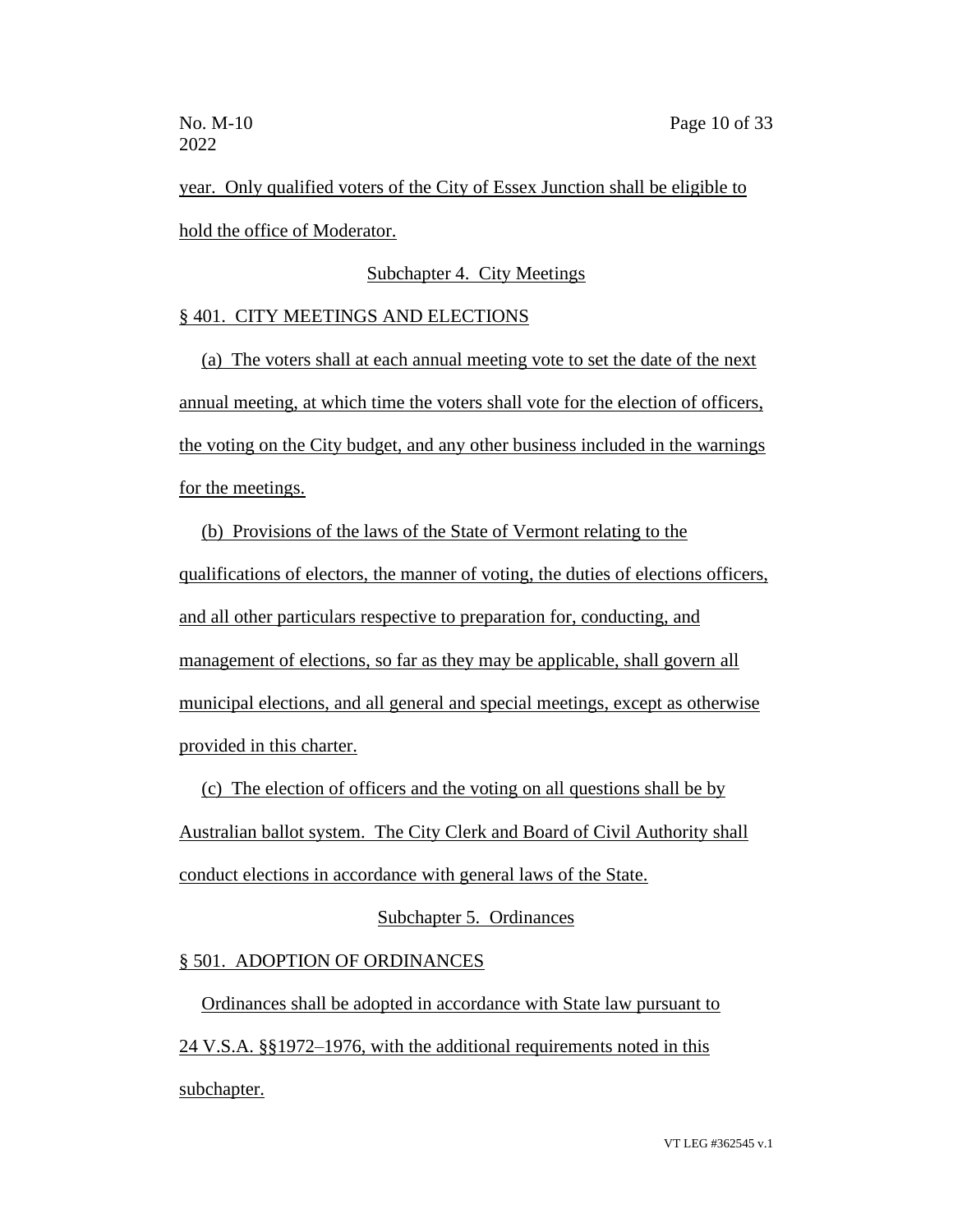# § 502. PUBLIC HEARING

(a) The Council shall hold a minimum of one public hearing prior to the adoption of any ordinance.

(b) At the time and place so advertised, or at any time and place to which the hearing may from time to time be adjourned, the ordinance shall be introduced, and thereafter, all persons interested shall be given an opportunity to be heard.

(c) After the hearing, the Council may finally pass the ordinance with or without amendment, except that if the Council makes an amendment, it shall cause the amended ordinance to be published, pursuant to subsections (a) and (b) of this section with a notice of the time and place of a public hearing at which the amended ordinance will be further considered, which publication shall be at least three days prior to the public hearing. The Council may finally pass the amended ordinance or again amend it subject to the same procedures as outlined herein.

#### § 503. EFFECTIVE DATE

Every ordinance shall become effective upon passage unless otherwise specified.

#### § 504. RESCISSION OF ORDINANCES

All ordinances shall be subject to rescission by a special or annual City meeting, as follows: If, within 44 days after final passage by the Council of any such ordinance, a petition signed by voters of the City not less in number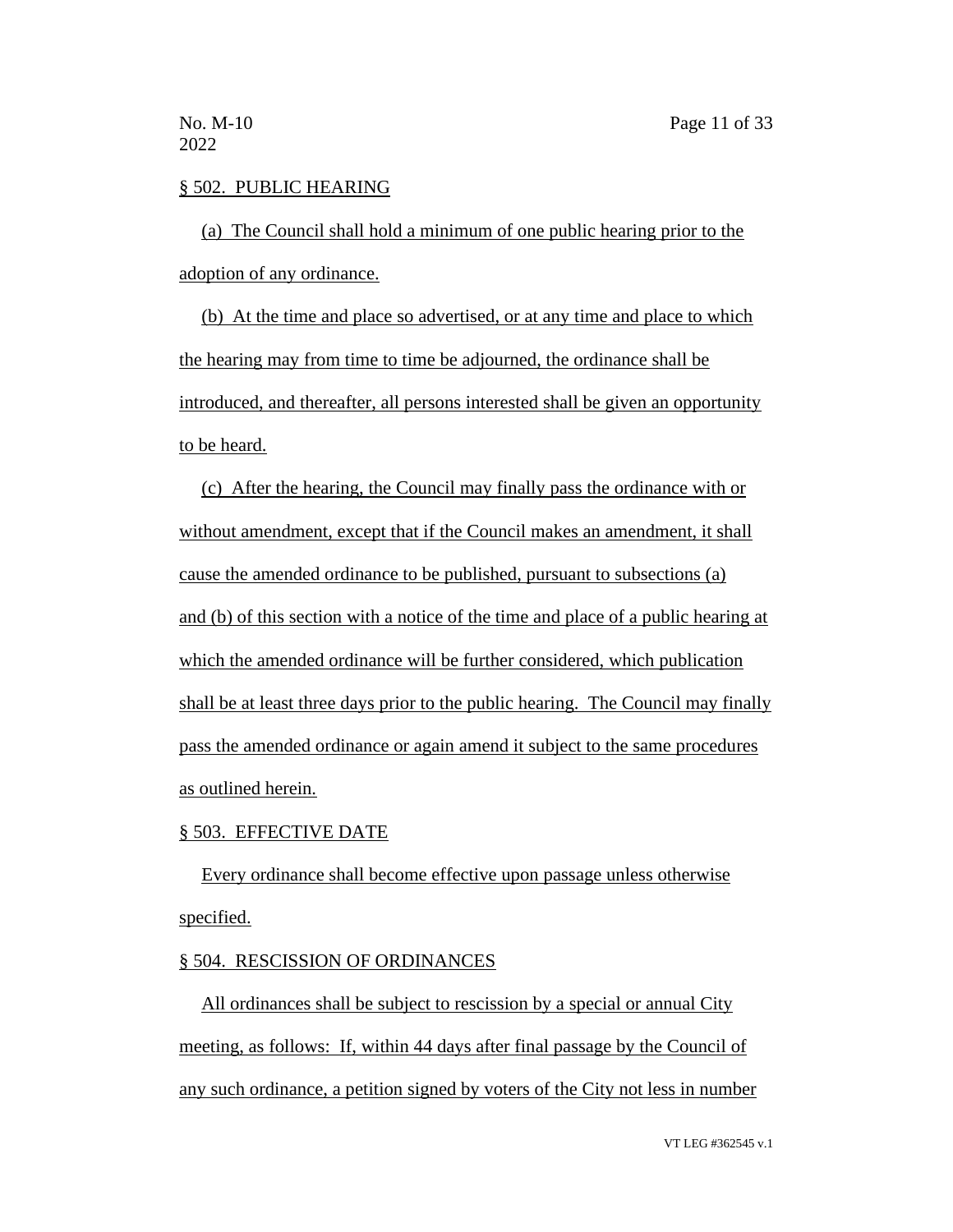than five percent of the qualified voters of the municipality is filed with the City Clerk requesting its reference to a special or annual City meeting, the Council shall fix the time and place of the meeting, which shall be within 60 days after the filing of the petition, and notice thereof shall be given in the manner provided by law in the calling of a special or annual City meeting. Voting shall be by Australian ballot. An ordinance so referred shall remain in effect upon the conclusion of the meeting unless a majority of those present and voting against the ordinance at the special or annual City meeting exceeds five percent in number of the qualified voters of the municipality.

# § 505. PETITION FOR ENACTMENT OF ORDINANCE; SPECIAL MEETING

(a) Voters of the City may at any time petition for the enactment of any proposed lawful ordinance by filing the petition, including the text of the ordinance, with the City Clerk. The Council shall call a special City meeting (or include the ordinance as annual meeting business) to be held within 60 days after the date of the filing, unless prior to the meeting the ordinance shall be enacted by the Council. The warning for the meeting shall state the proposed ordinance in full or in concise summary and shall provide for an Australian ballot vote as to its enactment. The ordinance shall take effect on the 10th day after the conclusion of the meeting, provided that voters, constituting a majority of those voting thereon, shall have voted in the affirmative.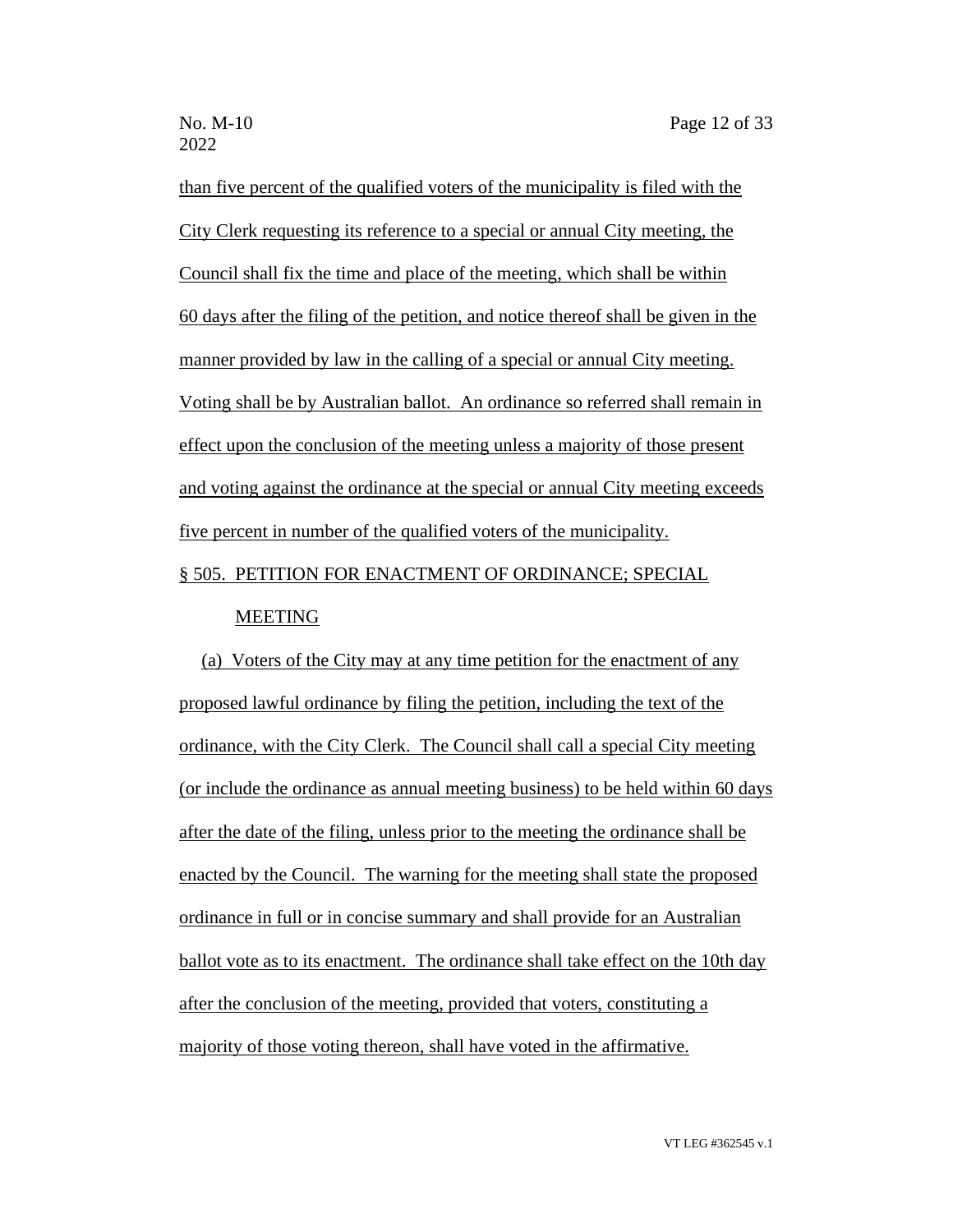(b) The proposed ordinance shall be examined by the City Attorney before being submitted to the special City meeting. The City Attorney is authorized, subject to the approval of the Council, to correct the ordinance so as to avoid repetitions, illegalities, and unconstitutional provisions and to ensure accuracy in its text and references and clarity and precision in its phraseology, but the City Attorney shall not materially change its meaning and effect.

(c) The provisions of this section shall not apply to any appointments of officers, members of commissions, or boards made by the Council or to the appointment or designation of Council, or to rules governing the procedure of the Council.

# Subchapter 6. City Manager

# § 601. MANAGER; APPOINTMENT AND HIRING

The Council shall appoint a City Manager under and in accordance with Vermont Statutes Annotated.

#### § 602. POWERS OF MANAGER

(a) The Manager shall be the chief administrative officer of the City of Essex Junction. The Manager shall be responsible to the Council for the administration of all City of Essex Junction affairs placed in the Manager's charge by or under this charter. The Manager shall have the following powers and duties in addition to those powers and duties delegated to municipal managers under the Vermont statutes.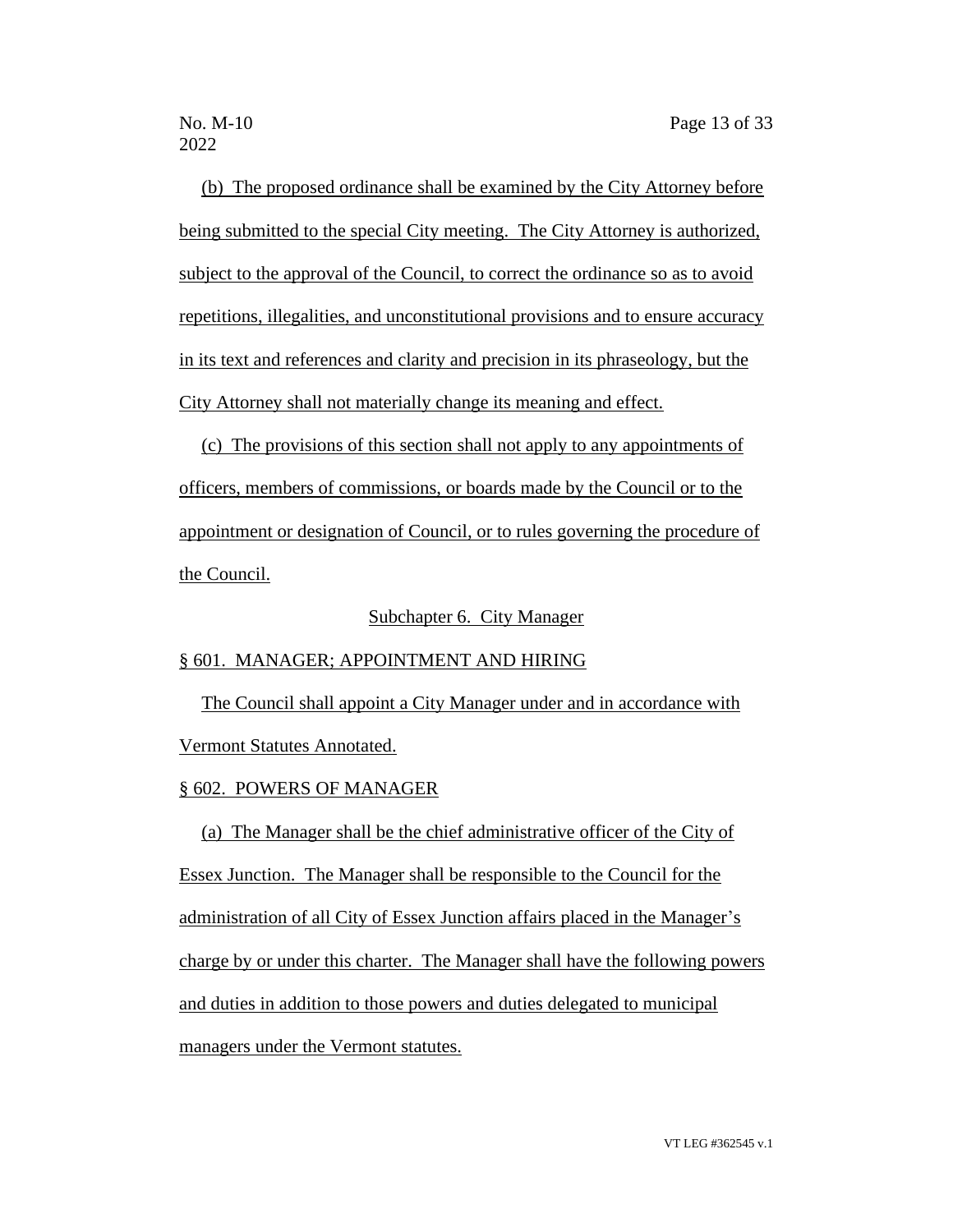2022

(b) The Manager shall appoint and, when the Manager deems it necessary for the good of the service, suspend or remove all City of Essex Junction employees, including the Treasurer, and other employees provided for by or under this charter for cause, except as otherwise provided by law, this charter, collective bargaining unit contracts, or personnel rules adopted pursuant to this charter. The Manager may authorize any employee who is subject to the Manager's direction and supervision to exercise these powers with respect to subordinates in that employee's department, office, or agency. There shall be no discrimination in employment, in accordance with applicable State and federal laws, including 21 V.S.A. § 495. Appointments, lay-offs, suspensions, promotions, demotions, and removals shall be made primarily on the basis of training, experience, fitness, and performance of duties, in such manner as to ensure that the responsible administrative officer may secure efficient service.

(c) The Manager, or designee, shall direct and supervise the administration of all departments, offices, and agencies of the City of Essex Junction, except as otherwise provided by this charter or by law.

(d) The Manager shall recommend hiring of a City Attorney with Council approval and shall hire special attorneys as needed.

(e) The Manager or a staff member designated by the Manager shall attend all Council meetings and shall have the right to take part in discussion and make recommendations but may not vote. The Council may meet in executive session without the Manager for discussion of the Manager's performance or if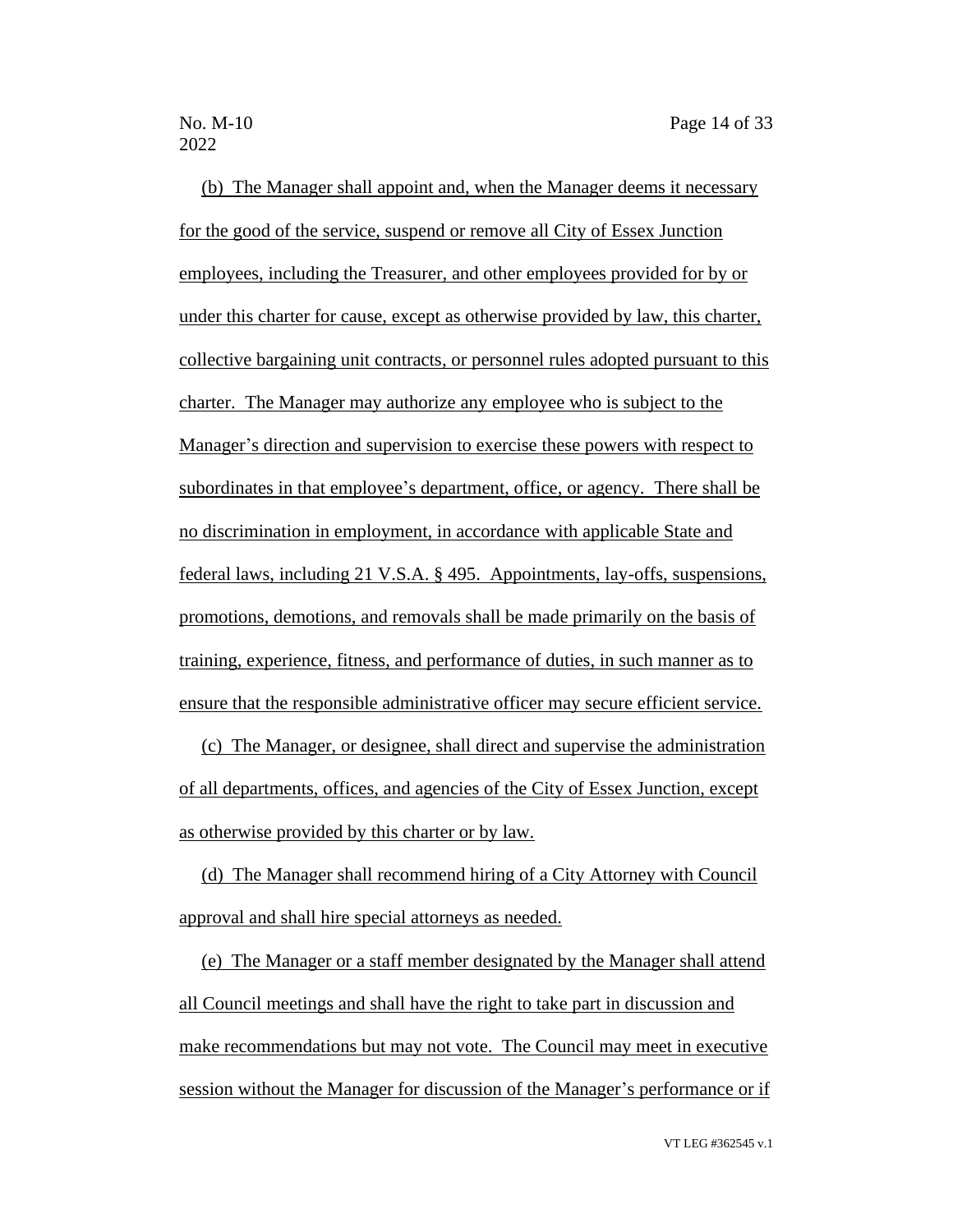the Manager is the subject of an investigation pursuant to subdivision  $201(b)(4)$  of this charter.

(f) The Manager shall see that all laws, provisions of this charter, and acts of the Council, subject to enforcement by the Manager or by officers subject to the Manager's direction and supervision, are faithfully executed.

(g) The Manager shall prepare and submit the annual budget and capital program to the Council.

(h) The Manager shall submit to the Council and make available to the public a complete report on the finances and administrative activities of the City of Essex Junction as of the end of each fiscal year.

(i) The Manager shall make such other reports as the Council may require concerning the operations of the City of Essex Junction's departments, offices, and agencies subject to the Manager's direction and supervision.

(j) The Manager shall keep the Council fully advised as to the financial condition and future needs of the City of Essex Junction and make such recommendations to the Council concerning the affairs of the City of Essex Junction as the Manager deems desirable.

(k) The Manager shall be responsible for the enforcement of all City of Essex Junction ordinances and laws.

(l) The Manager may when advisable or proper delegate to subordinate officers and employees of the City of Essex Junction any duties conferred upon the Manager by this charter, the Vermont statutes, or the Council members.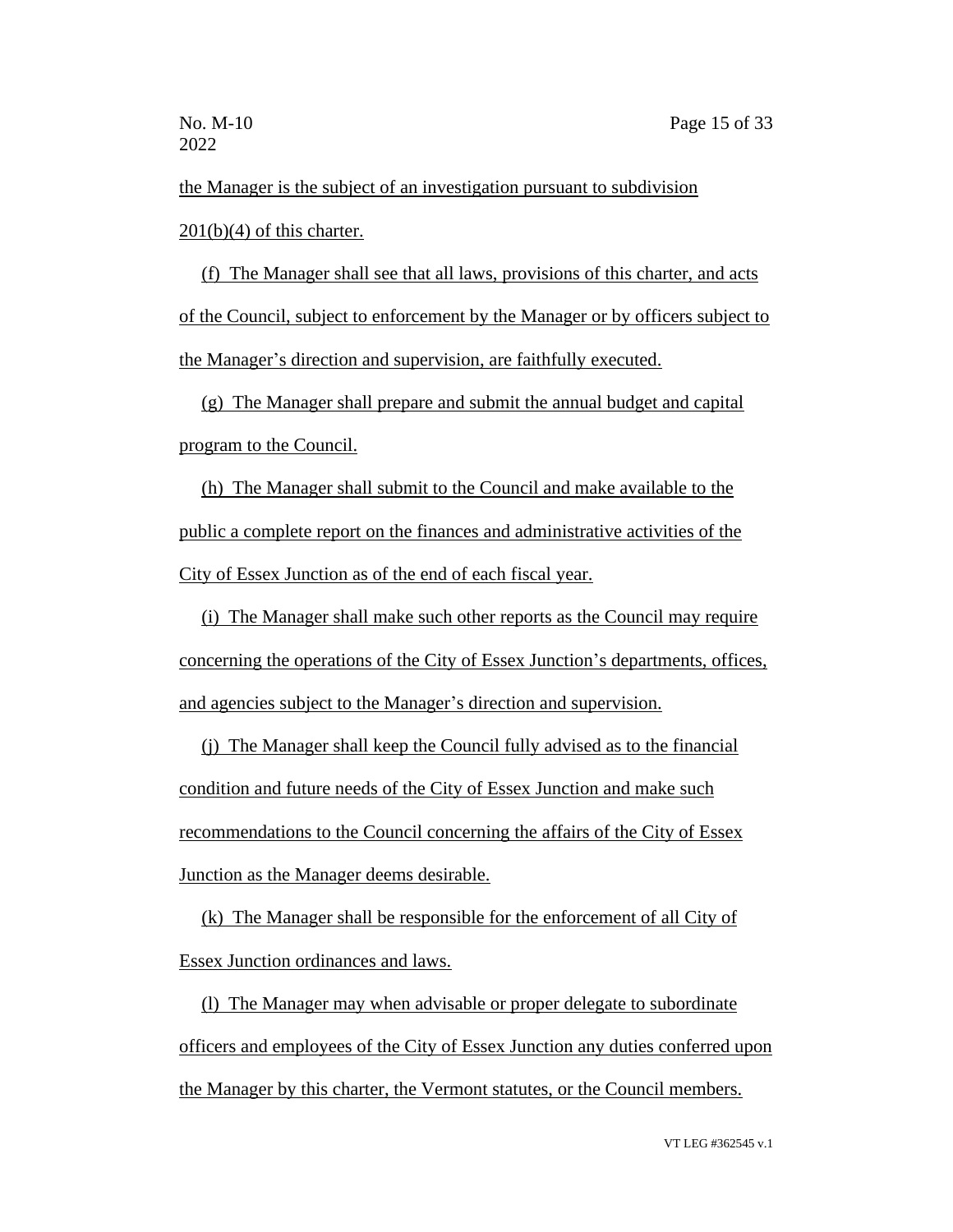(m) The Manager shall perform such other duties as are specified in this charter or in State law or as may be required by the Council.

(n) The Manager shall fix the compensation of City employees.

(o) The Manager shall recommend appointment of the City Clerk annually, with Council approval.

§ 603. MANAGER; REMOVAL; HEARING

The Council may remove the Manager from office for cause in accordance with the following procedures:

(1) The Council shall adopt by affirmative vote of a majority of all its members a preliminary resolution that must state the reasons for removal and may suspend the Manager from duty for a period not to exceed 45 days. Within three days after the vote, a copy of the resolution shall be delivered to the Manager.

(2) Within five days after a copy of the resolution is delivered to the Manager, the Manager may file with the Council a written request for a hearing; the hearing shall be in a public or executive session by choice of the Manager. This hearing shall be held at a special Council meeting not earlier than 15 days nor later than 30 days after the request is filed. The Manager may file with the Council a written reply not later than five days before the hearing.

(3) The Council may adopt a final resolution of removal, which may be made effective immediately, by affirmative vote of a majority of all its members at any time after five days from the date when a copy of the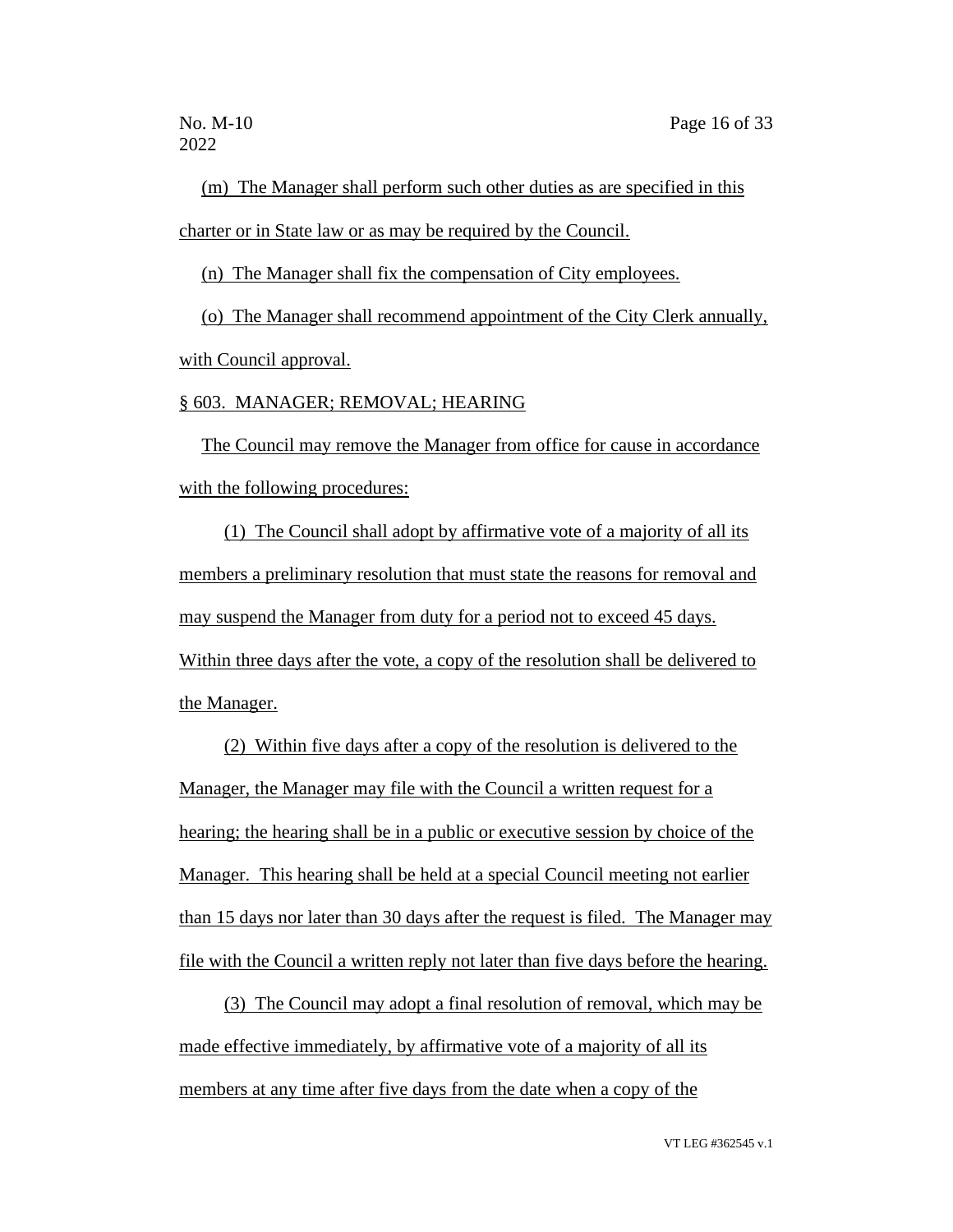preliminary resolution was delivered to the Manager, if the Manager has not requested a public hearing, or at any time after the public hearing, if the Manager has requested one.

# § 604. VACANCY IN OFFICE OF CITY MANAGER

The Manager, by letter filed with the City Clerk, may appoint a staff member to perform the Manager's duties in the event of the Manager's absence due to disability, incapacitation, or vacation unless the Manager has previously appointed a staff member as assistant manager or deputy manager, who would automatically assume the Manager's responsibilities in the Manager's absence. If the Manager fails to make such designations, the Council may by resolution appoint an officer or employee of the City to perform the duties of the Manager until the Manager is able to return to duty.

# Subchapter 7. Boards and Commissions

# § 701. BOARD OF CIVIL AUTHORITY

The Board of Civil Authority shall be defined by 17 VSA § 2103(5).

# § 702. BOARD OF ABATEMENT OF TAXES

The Board of Civil Authority shall constitute a Board of Abatement as provided by law. The Board of Abatement shall meet and discharge its duties as required by the applicable statutory provisions.

#### § 703. PLANNING COMMISSION

There shall be a Planning Commission, and its powers, obligations, and operation shall be under and in accordance with Vermont Statutes Annotated,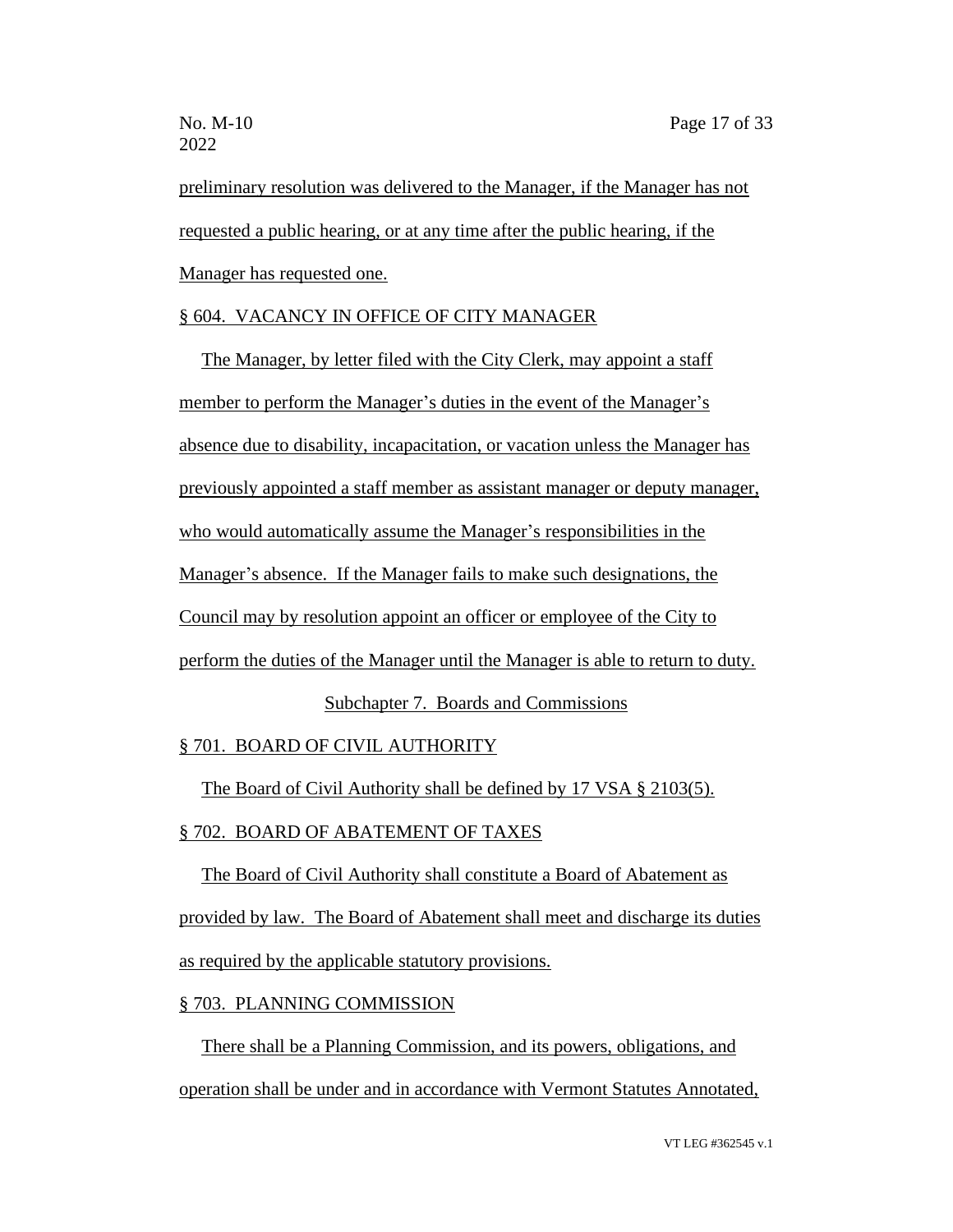as amended, and members will be appointed by the City Council from among the qualified voters of the City. Members of the Commission shall hold no other City office. The City Council shall have the authority pursuant to 24 V.S.A. §4323(a) to set the terms of the Planning Commission members. § 704. DEVELOPMENT REVIEW BOARD

A Development Review Board shall be established, and its powers, obligations, and operation shall be under and in accordance with Vermont Statutes Annotated, as amended, and members will be appointed by the City Council for terms of three years from among the qualified voters of the City. § 705. BROWNELL LIBRARY TRUSTEES

The Brownell Library Board of Library Trustees that holds office at the time of enactment of this charter shall serve until their terms are completed. Any existing policies of the Library Trustees at the time of the enactment of this charter shall become the policies of the new Brownell Library Board of Trustees. The five permanent, self-perpetuating Library Trustees shall function in accordance with the terms of the Brownell Trust agreement dated May 25, 1925. The Library Trustees shall have the authority to establish any new policy for the operation of the Library or repeal or replace any existing policy and shall otherwise act in conformance with the Vermont statutes. Notwithstanding the forgoing, the Library is required to follow all financial and personnel policies adopted by the City Council.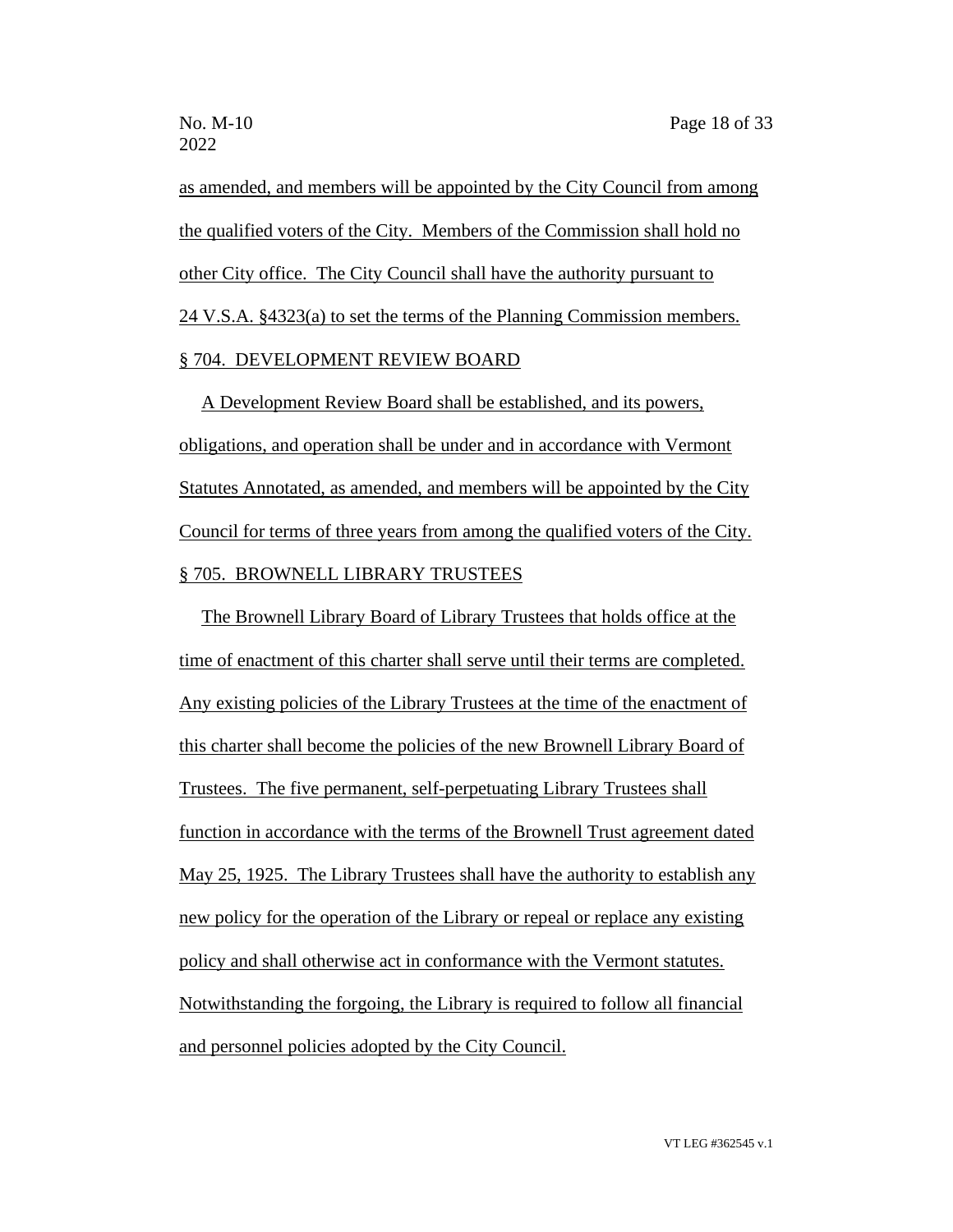#### Subchapter 8. Administrative Departments

#### § 801. PERSONNEL ADMINISTRATION AND BENEFITS

(a) The Manager or the Manager's appointee shall be the personnel director. The Manager shall maintain personnel rules and regulations protecting the interests of the City and of the employees. These rules and regulations must be approved by the Council and shall include the procedure for amending them and for placing them into practice. Each employee shall receive a copy of the rules and regulations when the employee is hired.

(b) The rules and regulations may deal with the following subjects or with other similar matters of personnel administration: job classification, jobs to be filled, tenure, retirement, pensions, leaves of absence, vacations, holidays, hours and days of work, group insurance, salary plans, rules governing hiring, temporary appointments, lay-off, reinstatement, promotion, transfer, demotion, settlement of disputes, dismissal, probationary periods, permanent or continuing status, in-service training, injury, employee records, and further regulations concerning the hearing of appeals.

(c) No person in the service of the City shall either directly or indirectly give, render, pay, or receive any service or other valuable thing for or on account of or in connection with any appointment, proposed appointment, promotion, or proposed promotion.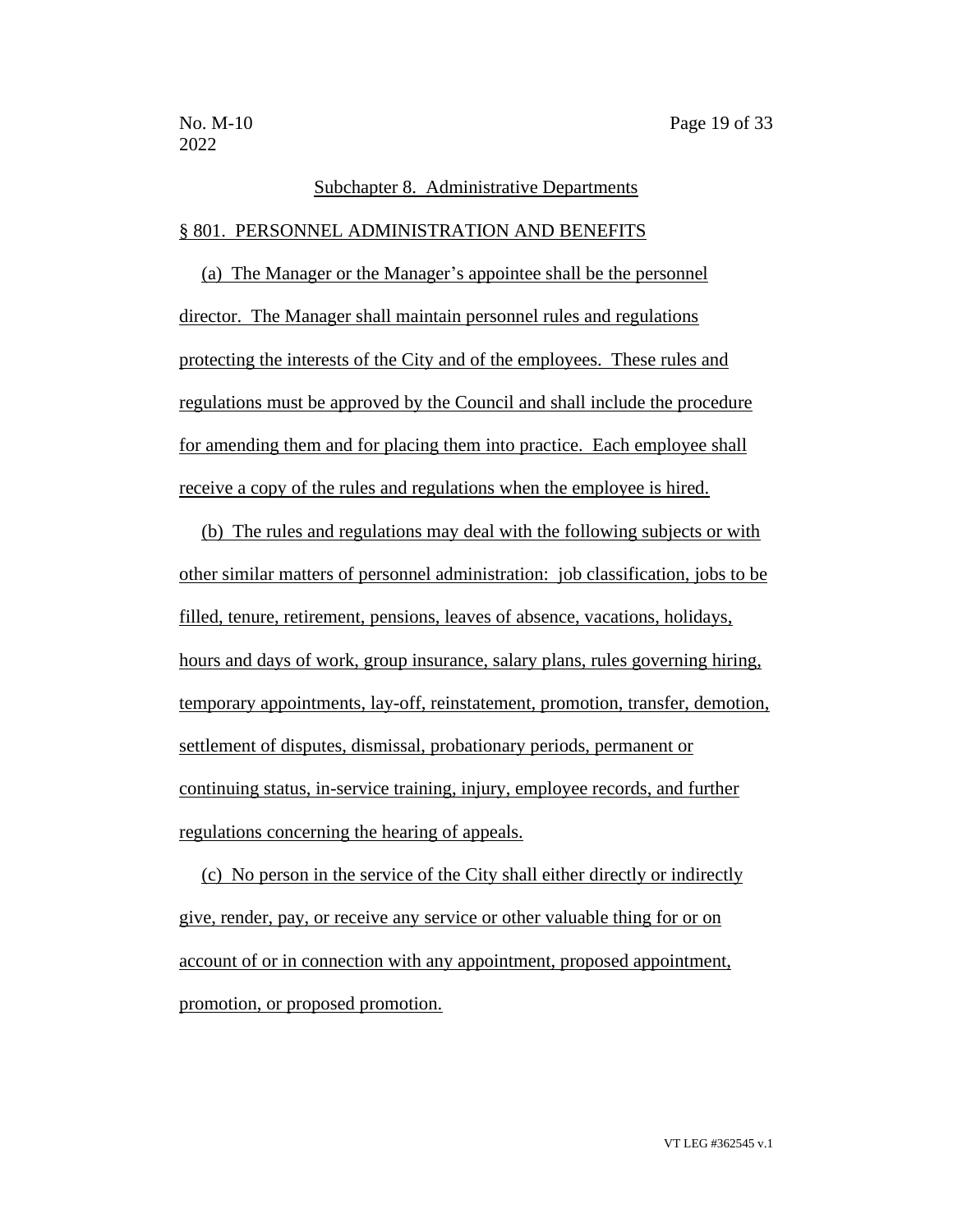#### § 802. REAL ESTATE ASSESSOR

There shall be either a real estate Assessor who is a certified real estate appraiser or an independent appraisal firm, headed by a certified real estate appraiser, appointed by the Manager that shall carry out the duties of assessor in the same manner and be subject to all of the same liabilities prescribed for listers under the law of the State of Vermont in assessing property within the City of Essex Junction and that shall establish the grand list thereof and shall return such list to the City Clerk within the time required by State statute.

# § 803. APPRAISAL OF PROPERTY

Appraisals shall be reviewed periodically and kept up to date.

# § 804. APPRAISAL OF BUSINESS PROPERTY FOR TAX PURPOSES

Appraisal of business personal property shall be in accordance with the provisions of 32 V.S.A. § 3618, as the same may from time to time be amended, provided that all business personal property acquired by a taxpayer after September 30, 1995, shall be exempt from tax.

#### § 805. PURPOSE

The purpose of appointing an Assessor is in lieu of the election of listers. The City shall be governed by, and each taxpayer shall have rights granted by, the applicable State statutes concerning real and personal property taxation, appeal therefrom, and other statutes concerning taxation.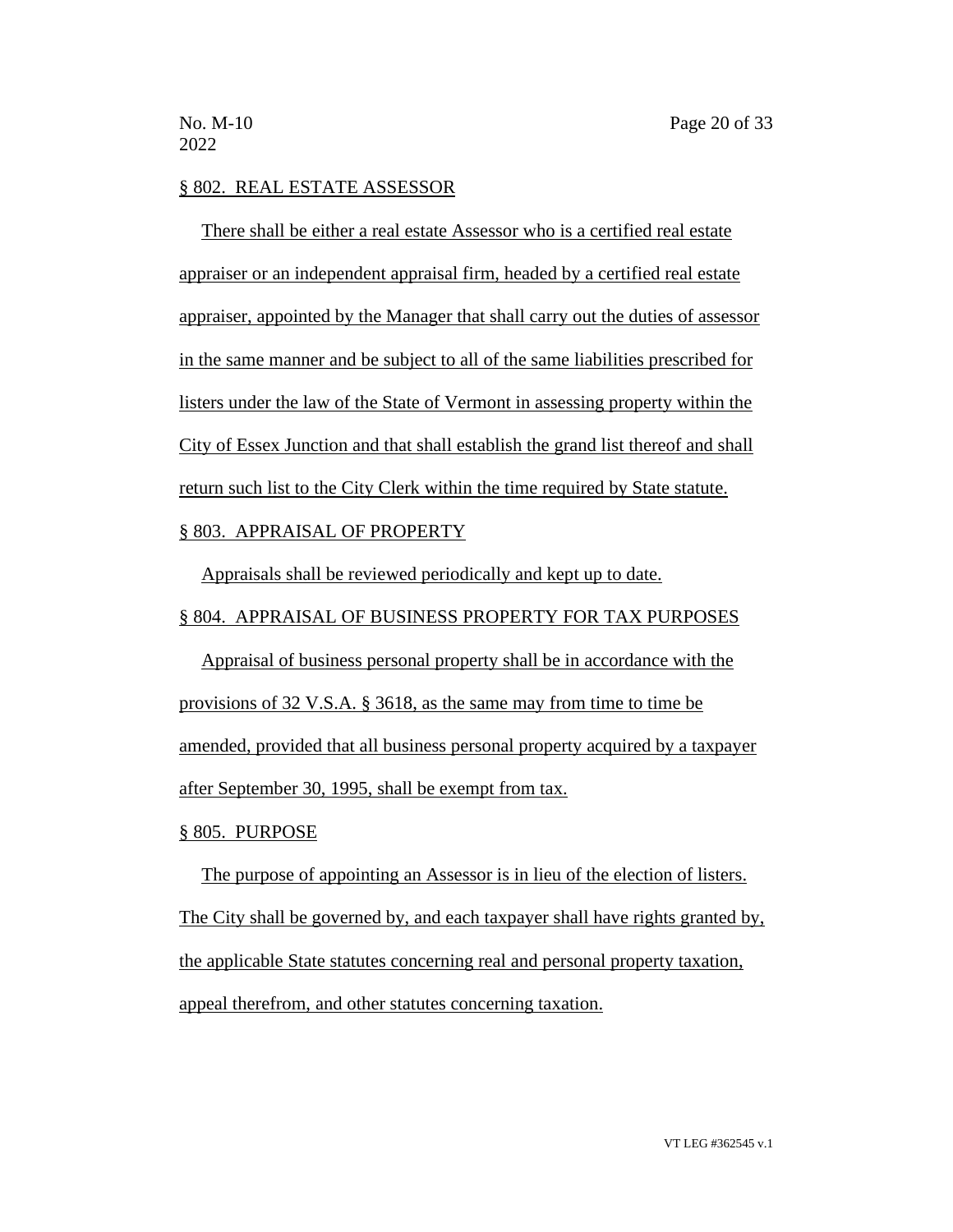# Subchapter 9. Budget Process

#### § 901. FISCAL YEAR

The fiscal year of the City shall begin on the first day of July and end on the last day of June of each calendar year. The fiscal year shall constitute the budget and accounting year as used in this charter.

#### § 902. ANNUAL MUNICIPAL BUDGET

With support from the finance department, the Manager shall submit to the Council a budget for review before the annual City Meeting or at such previous time as may be directed by the Council. The budget shall contain:

(1) an estimate of the financial condition of the City as of the end of the fiscal year;

(2) an itemized statement of appropriations recommended for current expenses, and for capital improvements, during the next fiscal year, with comparative statements of appropriations and estimated expenditures for the current fiscal year and actual appropriations and expenditures for the immediate preceding fiscal year;

(3) an itemized statement of estimated revenues from all sources, other than taxation, for the next fiscal year and comparative figures of tax and other sources of revenue for the current and immediate preceding fiscal years;

(4) a capital budget for not fewer than the next five fiscal years, showing anticipated capital expenditures, financing, and tax requirements; and

(5) such other information as may be required by the Council.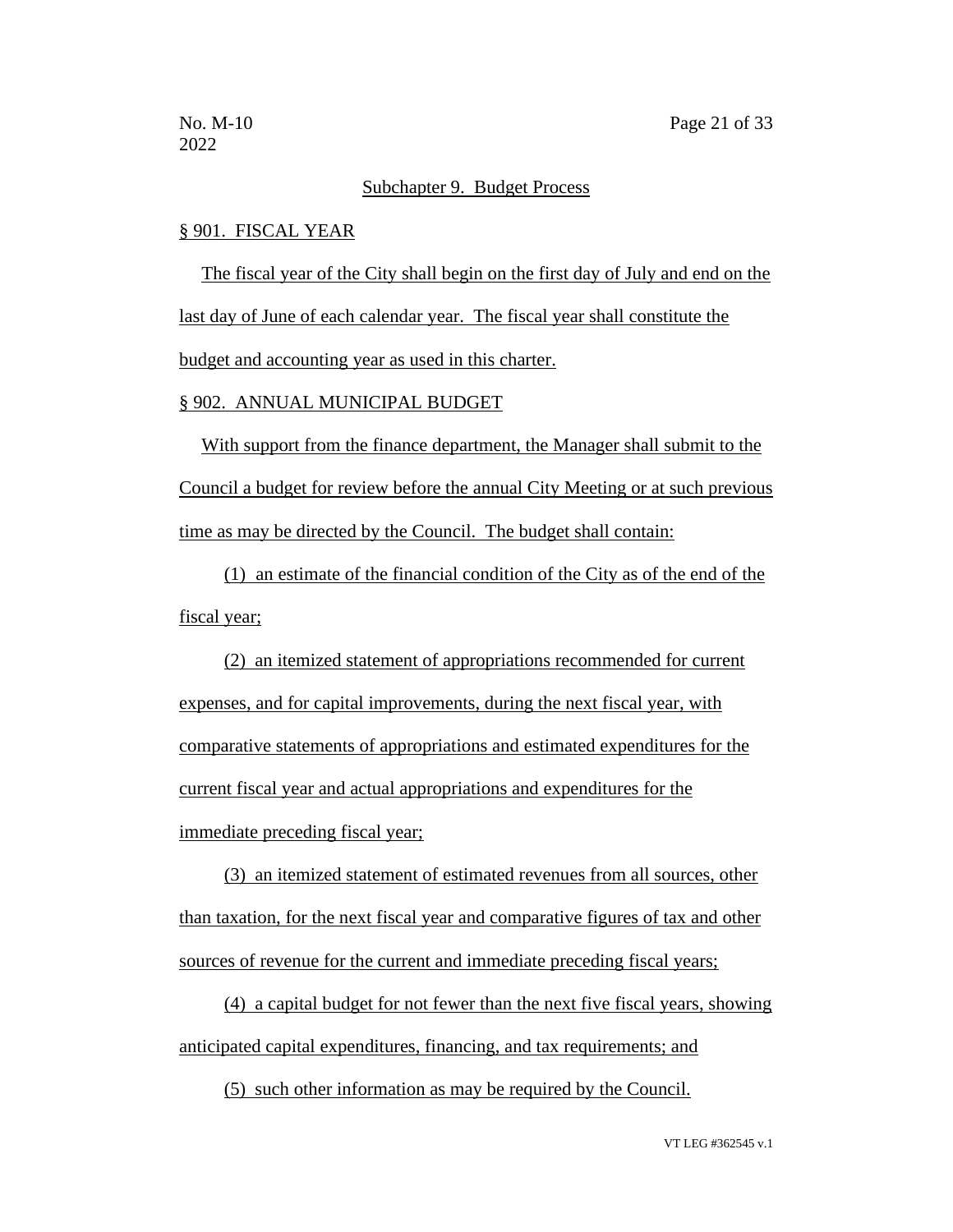#### § 903. GOVERNING BODY'S ACTION ON BUDGET

The Council shall review and approve the recommended budget with or without change. The budget shall be published not later than two weeks after its preliminary adoption by the Council. The Council shall fix the time and place for holding a public hearing for the budget and shall give public notice of the hearing.

#### § 904. BUDGET MEETING; WARNING

(a) The Council shall hold at least one public hearing at least 30 days prior to the annual meeting to present and explain its proposed budget and shall give a public notice of such hearing.

(b) The Manager shall, not less than 30 days prior to the annual meeting, make available the Council's recommended budget and the final warning of the pending annual meeting.

(c) The annual City report shall be made available to the legal voters of the City not later than 10 days prior to the annual meeting.

#### § 905. APPROPRIATION AND TRANSFERS

(a) An annual budget shall be adopted at the City Meeting by the vote of a majority of eligible voters by Australian ballot in accordance with section 401 of this charter. If, after the total budget has been appropriated, the Council finds additional appropriations necessary, the appropriations shall be made and reported at the next City Meeting as a specific item. The appropriations shall only be made in special circumstances or situations of an emergency nature.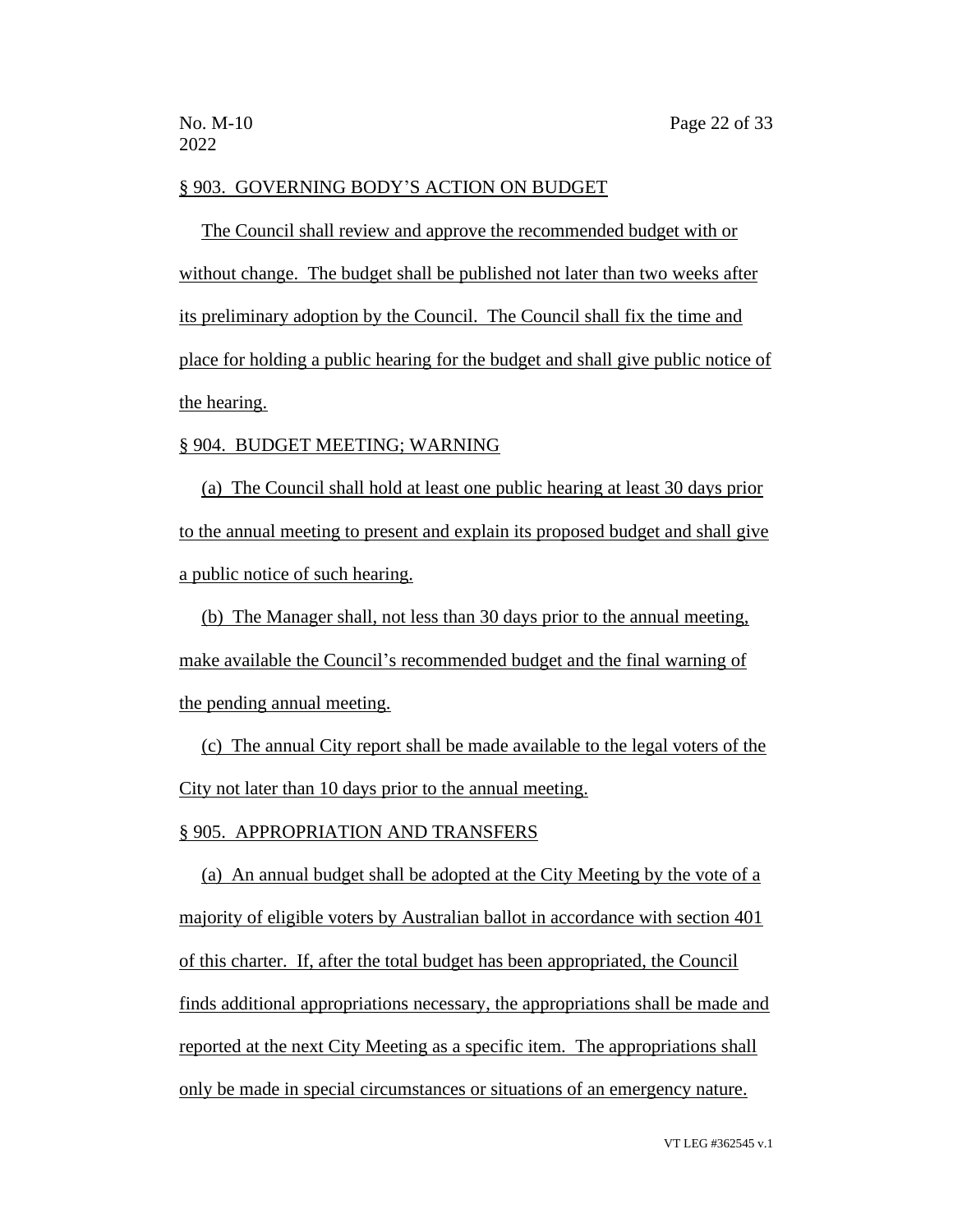No specific explanation need be given for any normal annual operating expense in any office, department, or agency that may be increased over the budget amount by an amount not more than 10 percent of the office's, department's, or agency's budget.

(b) From the effective date of the budget, the amounts stated therein, as approved by the voters, become appropriated to the several agencies and purposes therein named.

(c) The Manager may at any time transfer an unencumbered appropriation balance or portion thereof between general classifications of expenditures within an office, department, or agency. At the request of the Manager, the Council may, by resolution, transfer any unencumbered appropriation balance or portion thereof within the Council budget from one department, office, or agency to another.

(d) Notwithstanding the above, no unexpended balance in any appropriation not included in the Council budget shall be transferred or used for any other purpose.

#### § 906. AMOUNT TO BE RAISED BY TAXATION

Upon passage of the budget by the voters, the amounts stated therein as the amount to be raised by taxes shall constitute a determination of the amount of the levy for the purposes of the City in the corresponding tax year, and the Council shall levy such taxes on the grand list as prepared by the assessor for the corresponding tax year.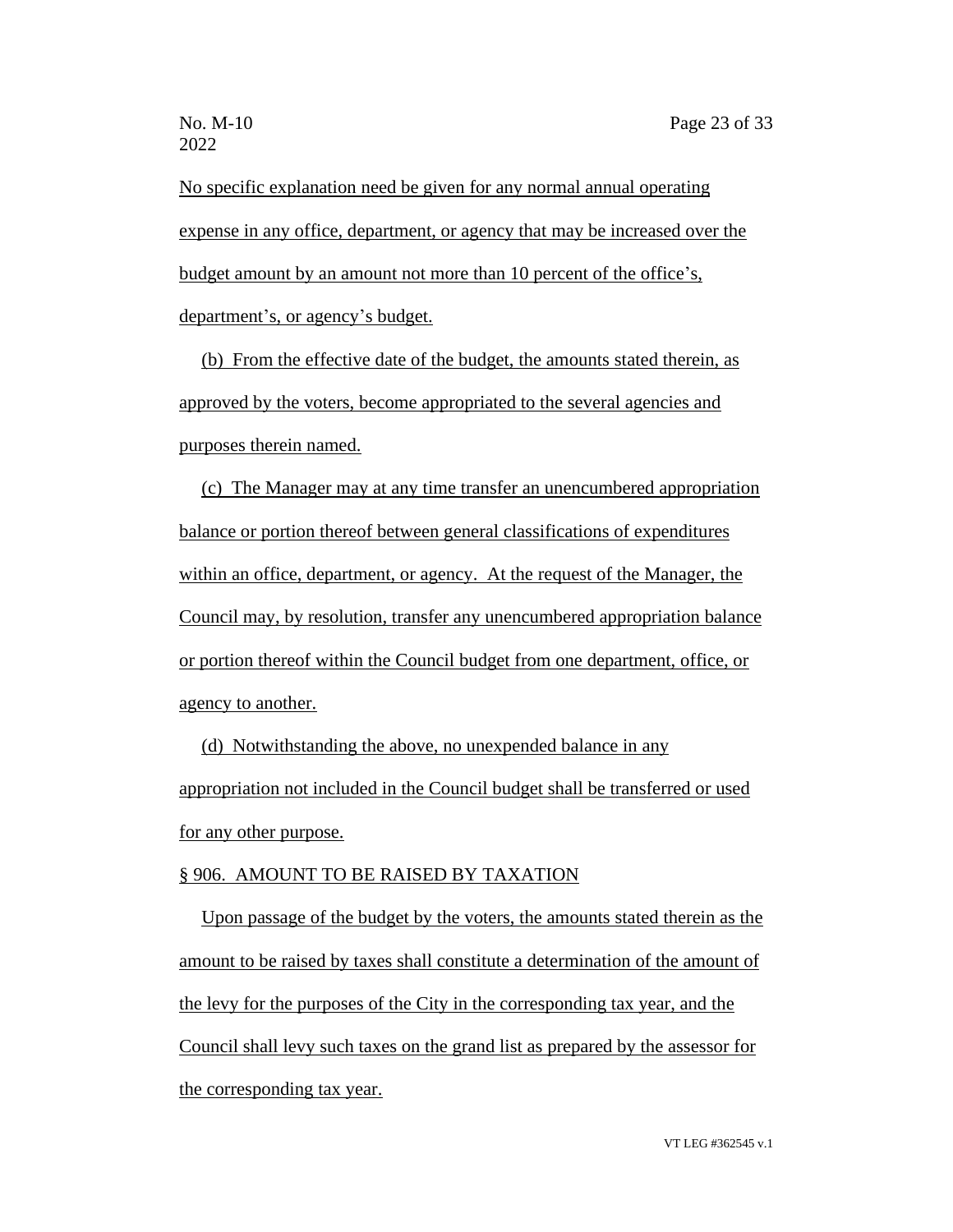#### Subchapter 10. Taxation

#### § 1001. TAXES ON REAL PROPERTY

Taxes on real property shall be paid in equal installments on March 15 and September 15. The Council shall send notice to taxpayers not less than 30 days prior to when taxes are due.

# § 1002. PENALTY

An additional charge of eight percent shall be added to any tax not paid on or before the dates specified in section 1001 of this charter, and interest as authorized by Vermont statutes.

#### § 1003. ASSESSMENT AND TAXATION AGREEMENT

The Council is authorized and empowered to negotiate and execute assessment and taxation agreements between the City and a taxpayer or taxpayers within the City of Essex Junction consistent with applicable requirements of the Vermont Constitution. This section shall not be construed to supersede any provision of State law relating to the education property tax.

#### Subchapter 11. Capital Improvements

#### § 1101. CAPITAL PROGRAMS

(a) Preparation of capital program. The Manager shall prepare and submit to the Council a capital program at least three months prior to the final date for submission of the budget.

#### (b) Contents. The capital program shall include:

(1) a clear general summary of its contents;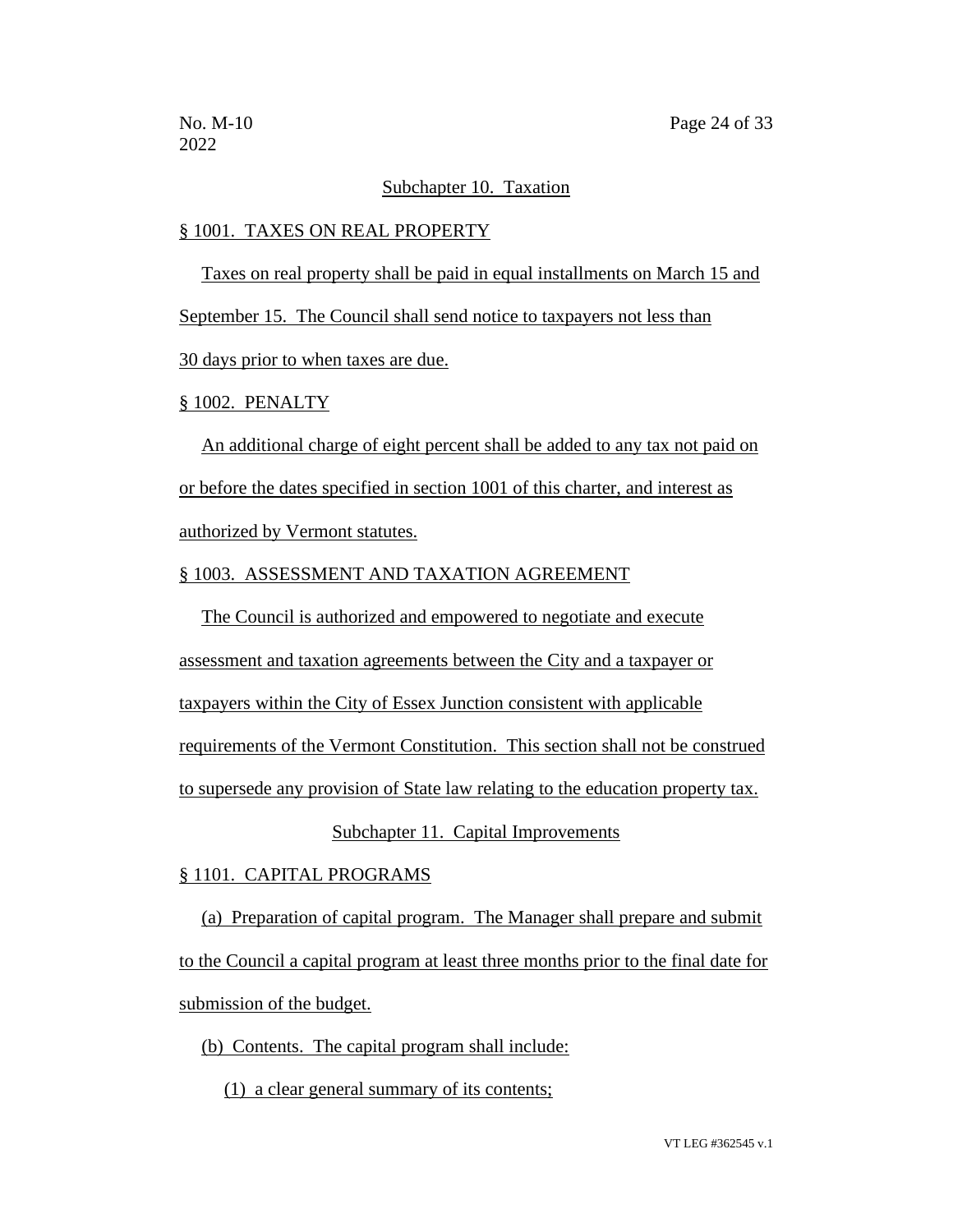2022

(2) a list of all capital improvements that are proposed to be undertaken during not fewer than the next five fiscal years, with appropriate supporting information as to the necessity for such improvements;

(3) cost estimates, method of financing, and recommended time

schedules for each such improvement; and

(4) the estimated annual cost of operating and maintaining the facilities

to be constructed or acquired.

(c) Revision. The information required by this section may be revised and extended each year with regard to capital improvements still pending or in process of construction or acquisition.

Subchapter 12. Amendment of Charter and Initiatives

§ 1201. GOVERNING LAW

This charter may be amended in accordance with the procedure provided for

by State statutes for amendment of municipal charters.

Subchapter 13. General Provisions

§ 1301. SAVINGS CLAUSE

Repeal or modification of this charter shall not affect the validity of a

previously enacted ordinance, resolution, or bylaw.

§ 1302. SEVERABILITY

The provisions of this charter are declared to be severable. If any provisions of this charter are for any reason invalid, such invalidity shall not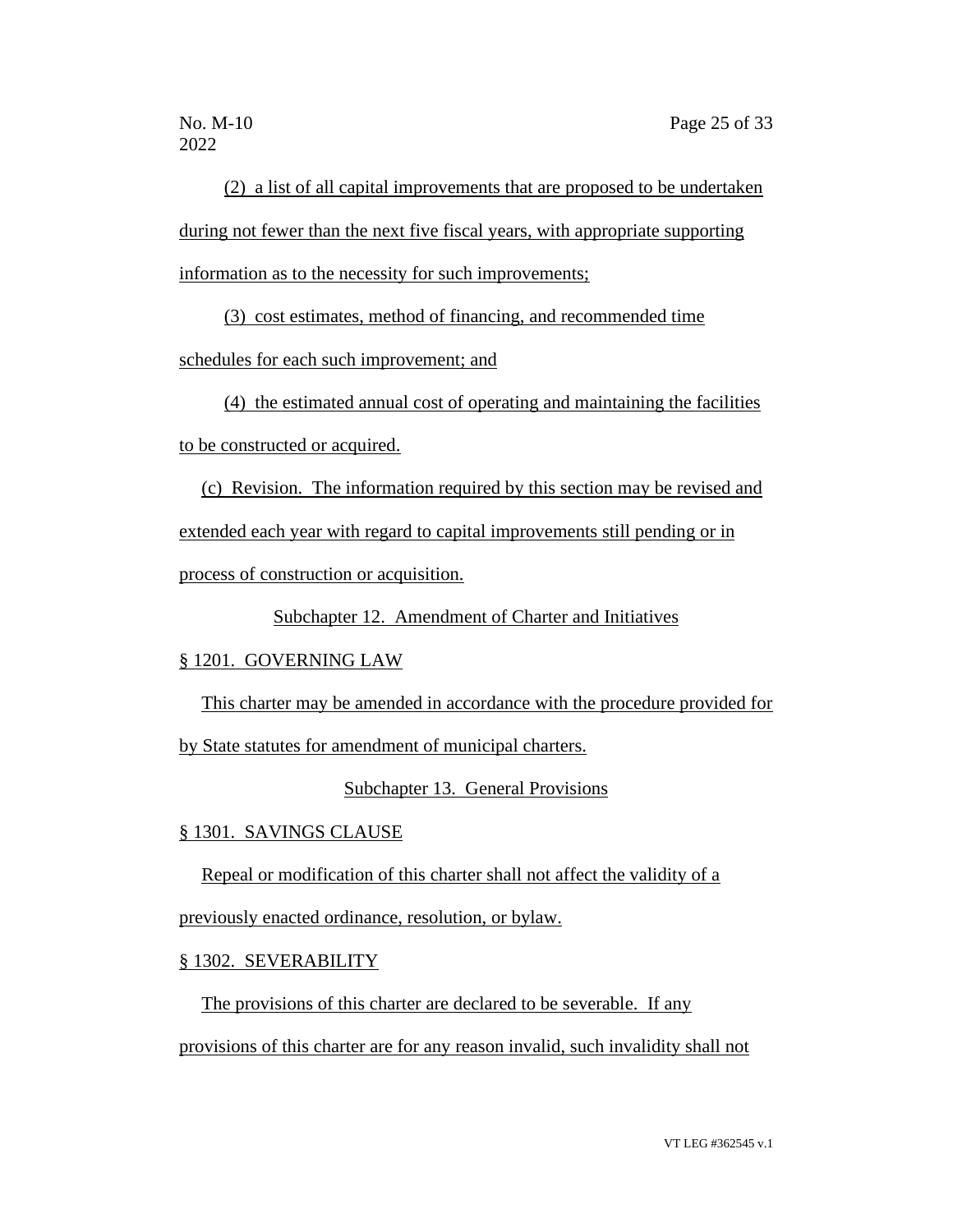affect the remaining provisions, which can be given effect without the invalid provision.

# § 1303. SUPERSEDING LANGUAGE

The City of Essex Junction shall be formed notwithstanding the following language ("Notwithstanding the provisions of any other municipal charters, territory within the corporate limits [of the Town of Essex] shall not be annexed to or become a part of any other municipal corporation except by annexation procedures as set forth in the statutes of the State of Vermont.") contained in chapter 117, section 101 of this title.

\* \* \* Transitional Provisions \* \* \*

Sec. 3. TRANSITIONAL PROVISION; ASSIGNMENT AND

ASSUMPTION OF VILLAGE ASSETS AND LIABILITIES

(a) All assets and obligations formerly owned or held by the Village not otherwise transferred shall hereby be assigned and assumed by the City of Essex Junction upon the effective date of this act. This shall include all real property, easements, rights, and interests in land, buildings, and other improvements; vehicles, equipment, and other personal property; rents, and charges, together with lien rights and enforcement powers; moneys, rights of action in legal or administrative proceedings; insurance policies; documents and records; debts, claims, bonded indebtedness; without any further act, deed, or instrument being necessary.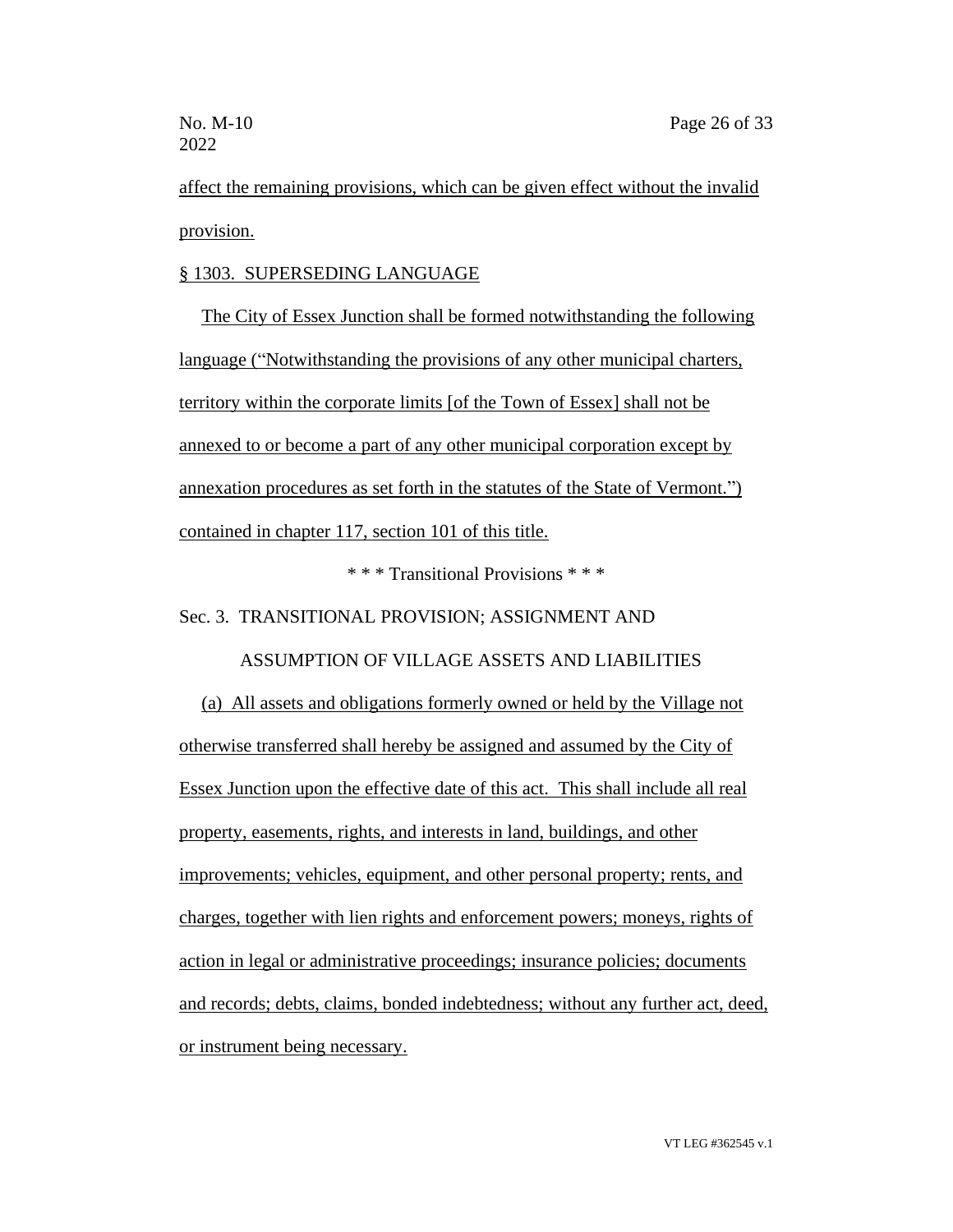(b) All contracts, agreements, trusts, and other binding written documents obligating the Village shall remain in effect on the effective date of this act, and the City of Essex Junction shall assume all the responsibilities formerly belonging to the Village unless previously allocated or otherwise specified. Sec. 4. TRANSITION PERIOD

(a) The charter will become effective and the City of Essex Junction shall be established on the effective date of this act. The transition period shall begin on July 1, 2022, following approval of the charter by the Legislature, and end on or before July 1, 2023. During the transition period, the City of Essex Junction shall continue to receive and pay for consolidated services with the Town of Essex for assessing, clerk/treasurer, information technology, police, public works, and stormwater. The City Council shall set a tax rate and collect taxes to meet the obligations for the City's share of the Town of Essex municipal operations and all of the City of Essex Junction municipal operations throughout the transition period, per the budgets approved by the voters of the Town of Essex and the Village of Essex Junction (now the City of Essex Junction) the previous March and April. The taxes collected by the City for the Town of Essex shall be paid to the Town of Essex in two equal installments on or before October 15 and April 15. At the end of the transition period, the City of Essex Junction shall be fully organized.

(b) Nothing in this section shall affect or limit other provisions in this subchapter or in other subchapters, which serve a transitional purpose and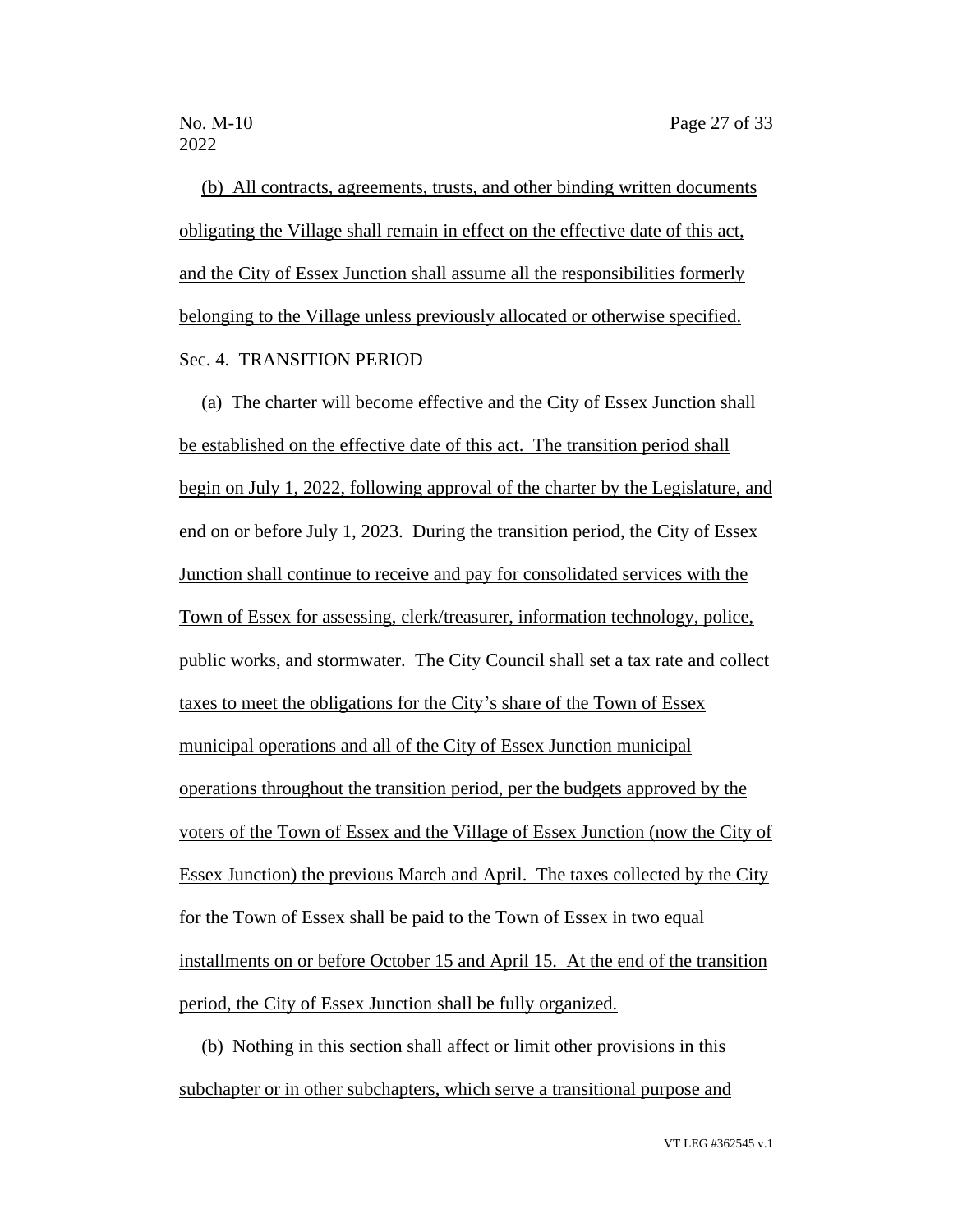which by their own provisions continue beyond the transitional period. In such cases, transitional provisions intended to extend beyond the transitional period shall be governed by specific sunset terms.

# Sec. 5. TRANSITIONAL PROVISION; ORGANIZATIONAL MEETING

The first annual City Meeting shall occur on the date set forth by the voters at the most recent Village annual meeting, following approval of the charter. This shall be a meeting of the City of Essex Junction and shall be noticed and warned to all residents of the City of Essex Junction. This meeting shall be for the purpose of presenting and discussing the budget only. Other City business may also be presented and discussed but not voted on. After presentation and discussion of the budget and any other business, the meeting shall adjourn. Voting on the budget and the election of councilors shall be by Australian ballot and shall occur on the date set forth by the voters at the most recent Village annual meeting.

# Sec. 6. TRANSITIONAL PROVISION; VILLAGE CENTER AND NEIGHBORHOOD DEVELOPMENT AREA DESIGNATIONS

The Village Center District and Neighborhood Development Area, as designated in the Essex Junction Land Development Code, shall continue in the new City for the purpose of continuing the downtown revitalization efforts as outlined in the Village's Comprehensive Plan, and shall retain any and all State designations for the purposes of redevelopment in force at the time of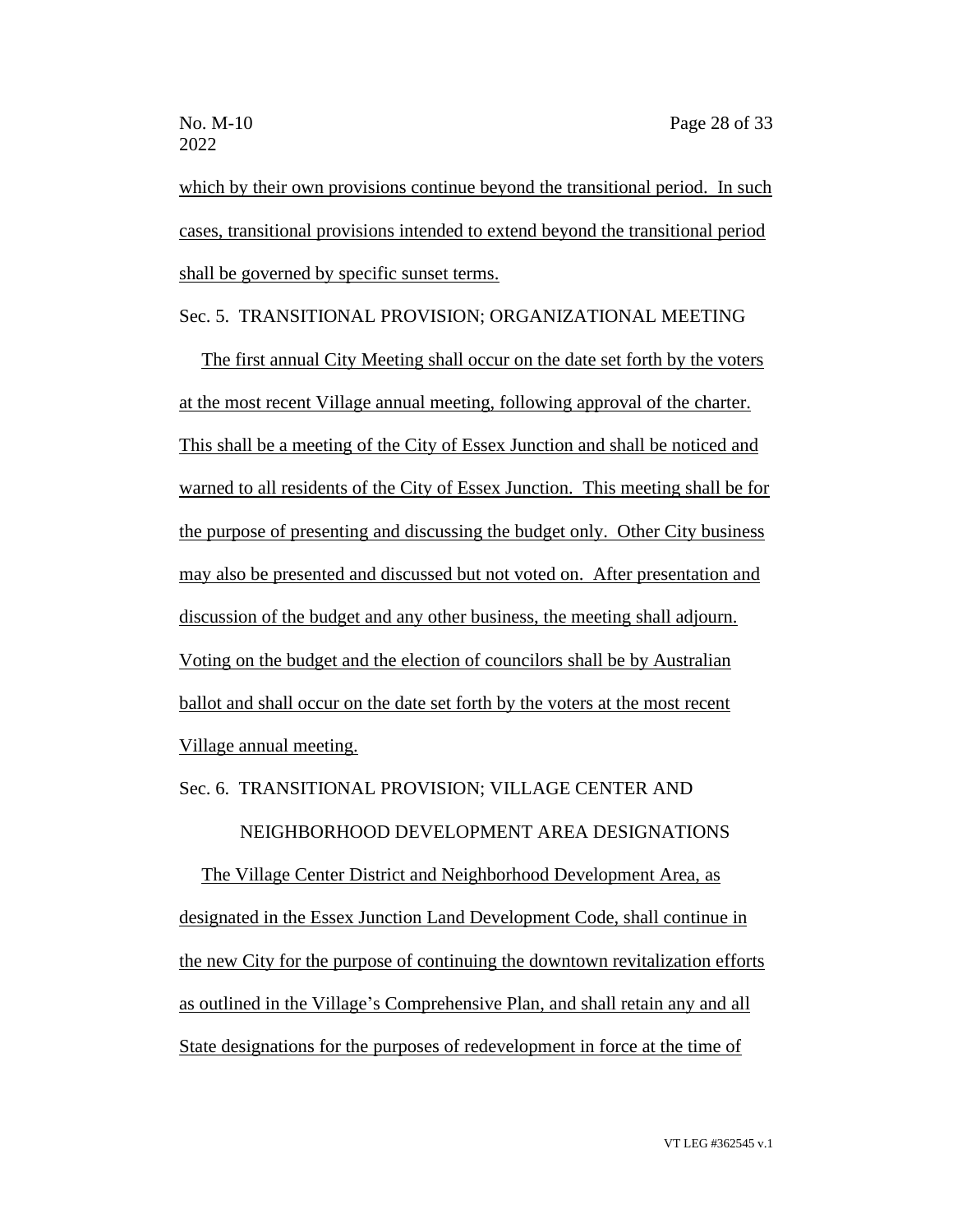adoption of the charter or until such designations are withdrawn or amended as per routine statutory process.

Sec. 7. TRANSITIONAL PROVISION; GOVERNING BODY

(a) When the charter becomes effective and the City of Essex Junction is established on July 1, 2022, following approval of the charter by the Legislature, all members of the Village Board of Trustees shall become members of the City Council and shall continue to serve in their capacities and shall serve out their elected terms. The president, vice president, and clerk of the Council shall continue to serve in their capacities until the board reorganizes pursuant to chapter 4, subsection 204(a) of this charter.

(b) The Councilors shall warn and hold meetings as appropriate. The Councilors shall address all details and issues relating to the transition from the Village of Essex Junction to the City of Essex Junction.

(c) The Council shall review, consider, and adopt all regulations, ordinances, and plans from the former Village of Essex Junction as its own.

(d) The City Council, with the assistance of the City Manager and staff, shall propose and warn in the manner pursuant to the charter, the first annual budget of the new City of Essex Junction for consideration by the voters at the first annual meeting.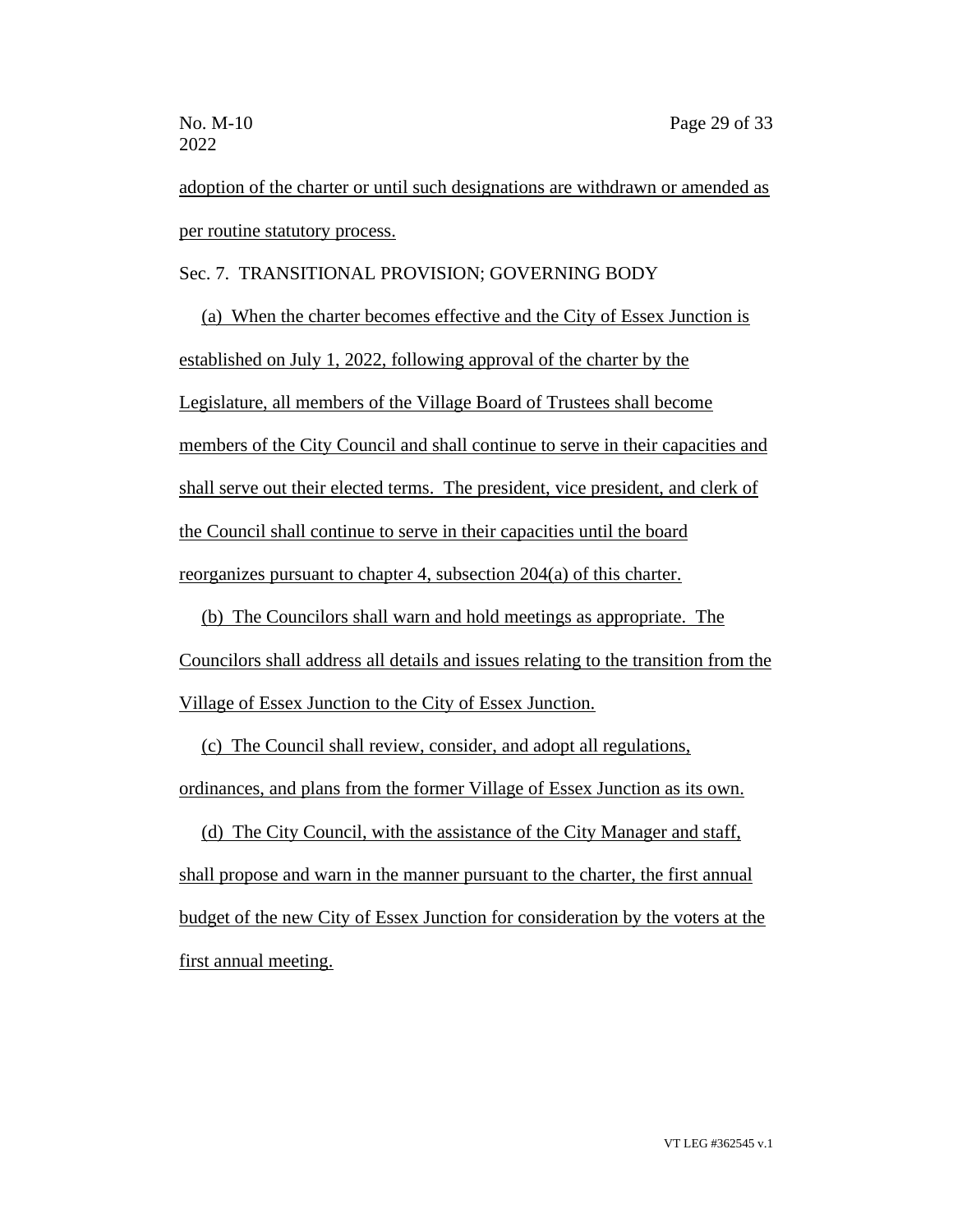#### Sec. 8. TRANSITIONAL PROVISION; BUDGET AND

## ADMINISTRATION

Following the approval of the charter by the Legislature, the City Manager will propose a budget for the City for the next fiscal year that addresses proper service levels, contractual obligations, capital projects, and debt, and that reflects any changes related to the incorporation of the City of Essex Junction. Sec. 9. TRANSITIONAL PROVISION; SEPARATION OF CITY AND

# TOWN DEPARTMENTS

The City Council shall employ a City Manager. The City Manager shall plan and hire for the separation of all consolidated departments with the Town of Essex by the end of the transition period, unless contracts are signed stating otherwise, in which case the contracts shall dictate the terms for the sharing of services between the City of Essex Junction and Town of Essex.

# Sec. 10. TRANSITIONAL PROVISION; PLANNING AND

#### DEVELOPMENT

(a) On the effective date of this charter, the former Village plan, the former Village's zoning bylaws and Land Development Code, and any Village Ordinances shall remain in effect until amended or revised by the new City Council.

(b) From the effective date of this charter, the Village of Essex Junction Planning Commission and the Village of Essex Junction Zoning Board of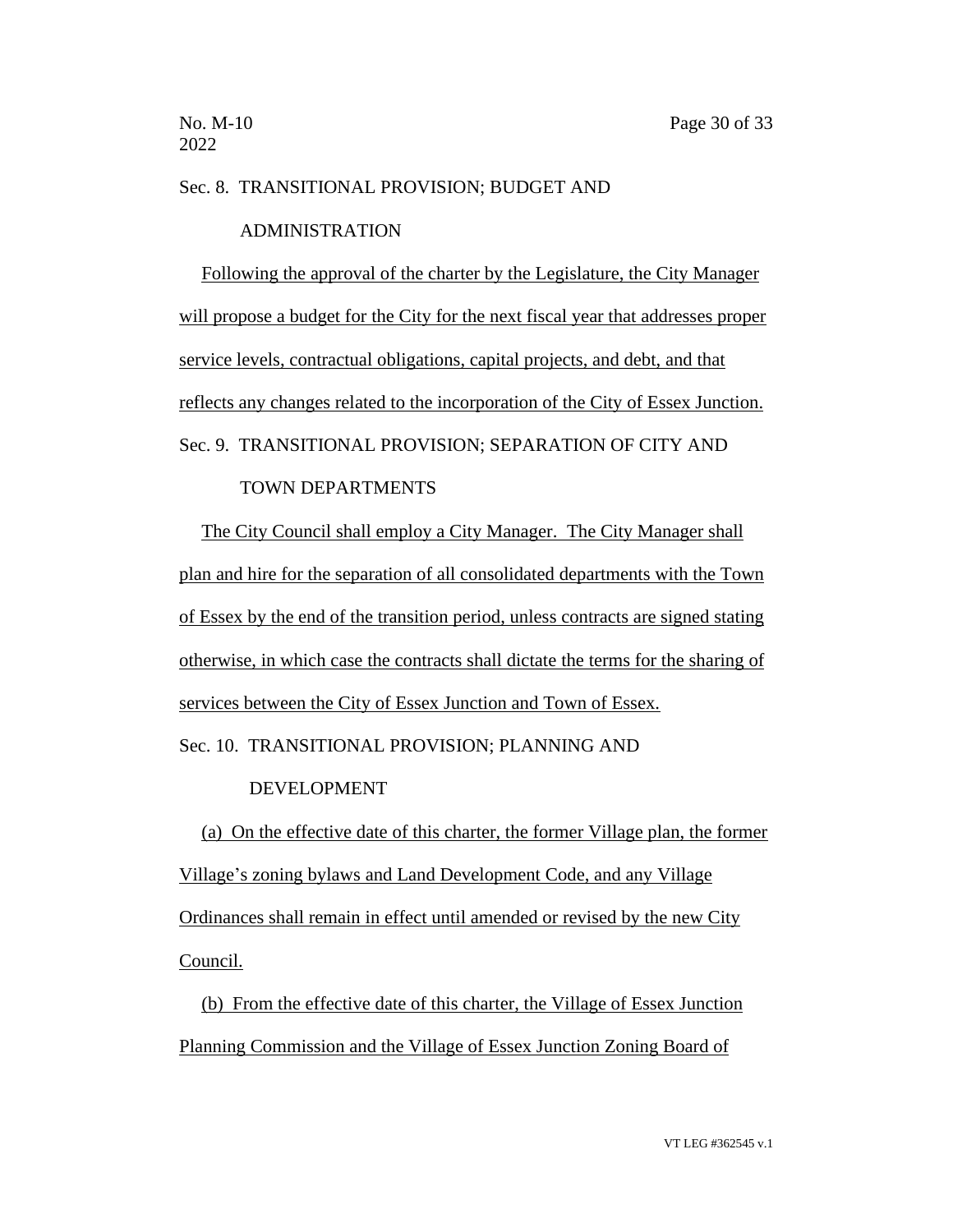Adjustment shall become the Planning Commission and the Development Review Board of the City of Essex Junction, respectively.

Sec. 11. TRANSITIONAL PROVISION; APPOINTED COMMISSION AND COMMITTEE MEMBERS

All current Trustee appointed commission and committee members shall serve out the remainders of their terms, and new positions shall be filled upon the existing schedules and as they become available.

# Sec. 12. TRANSITIONAL PROVISION; UNIFICATION AND ADOPTION OF ORDINANCES, BYLAWS, AND RULES

On the effective date of this charter, all ordinances and bylaws of the Village of Essex Junction shall become ordinances and bylaws of the new City of Essex Junction. The City Council shall be fully authorized to amend or repeal any ordinance according to the provisions of subchapter 5 of the charter. Whenever a power is granted by any such ordinance or bylaw to an officer or officers of the Village of Essex Junction, such power is conferred upon the appropriate officer or officers of the new City of Essex Junction. Sec. 13. TRANSITIONAL PROVISION; PERSONNEL

(a) On the effective date of this charter, all employees of the Village of Essex Junction shall become employees of The City of Essex Junction and any and all employment contracts of the Village shall be assumed by the City unless otherwise terminated, reexecuted, or renegotiated. Any and all personnel policies and regulations adopted by the Village shall become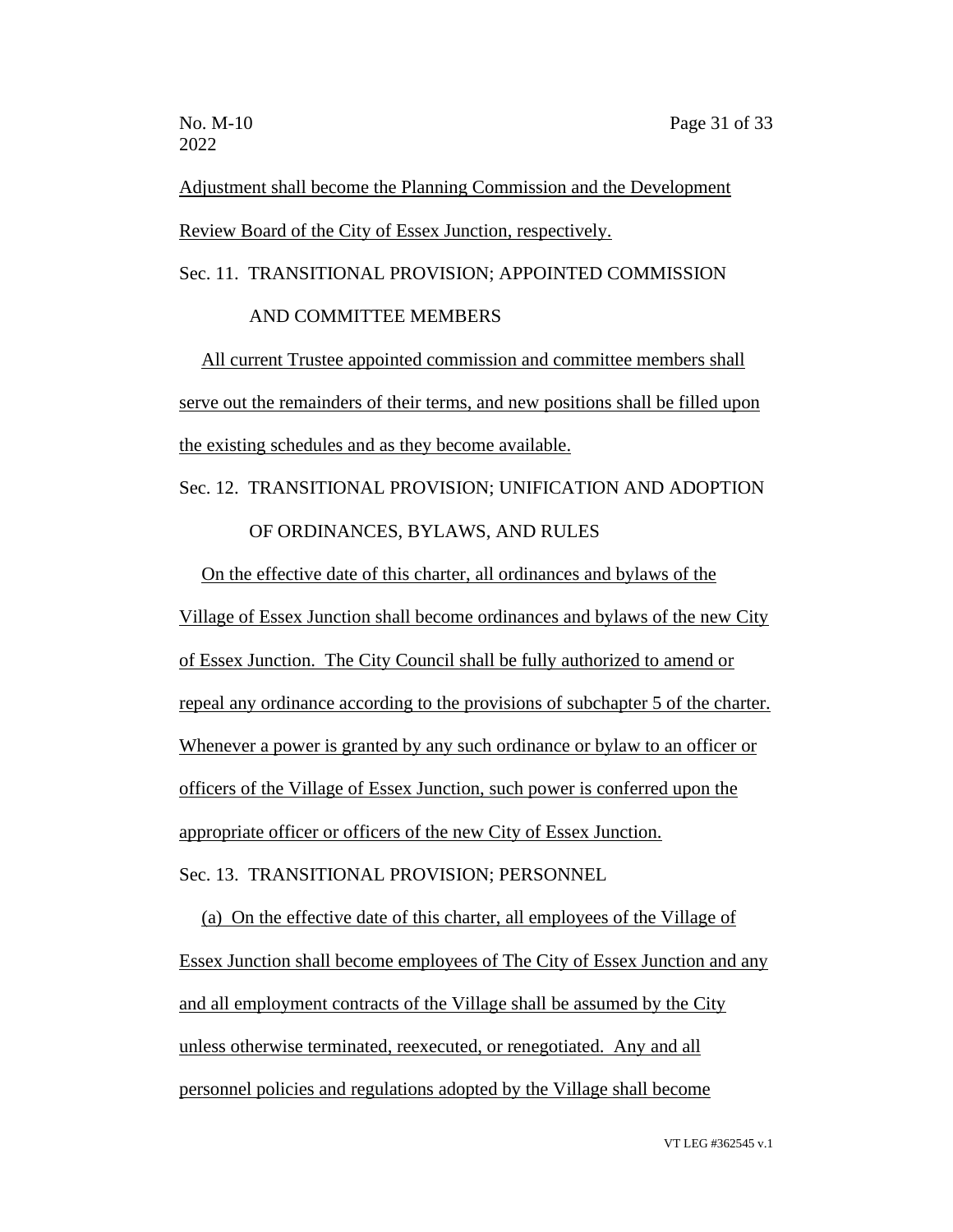policies and regulations of the City of Essex Junction until further repealed, amended, or restated.

(b) The dates of hire with the Village of Essex Junction will be used as the dates of hire for purposes related to benefits with the new City of Essex Junction and all accrued benefits shall carry over.

Sec. 14. TRANSITIONAL PROVISION; FINANCES

(a) Upon the effective date of this charter, the City of Essex Junction shall adopt any and all portions of the Town of Essex Grand List for properties located within the borders of the City. Any and all property tax payments due and delinquencies incurred for the Village of Essex Junction prior to the effective date of this charter shall be payable to the Town of Essex. Upon the effective date of this charter, any City taxes due and delinquencies incurred shall be payable to the City.

(b) All existing contractual agreements, including but not limited to tax stabilization agreements and any agreements related to the conveyance of real property, within the Village of Essex Junction shall hereby be assigned to the City of Essex Junction.

Sec. 15. TRANSITIONAL PROVISION; FUTURE GOVERNANCE **COMMISSION** 

Within three years after the approval of this charter by the Legislature, the Council shall appoint a special commission to study governance considerations such as, but not limited to, form of government, election of officials at-large or